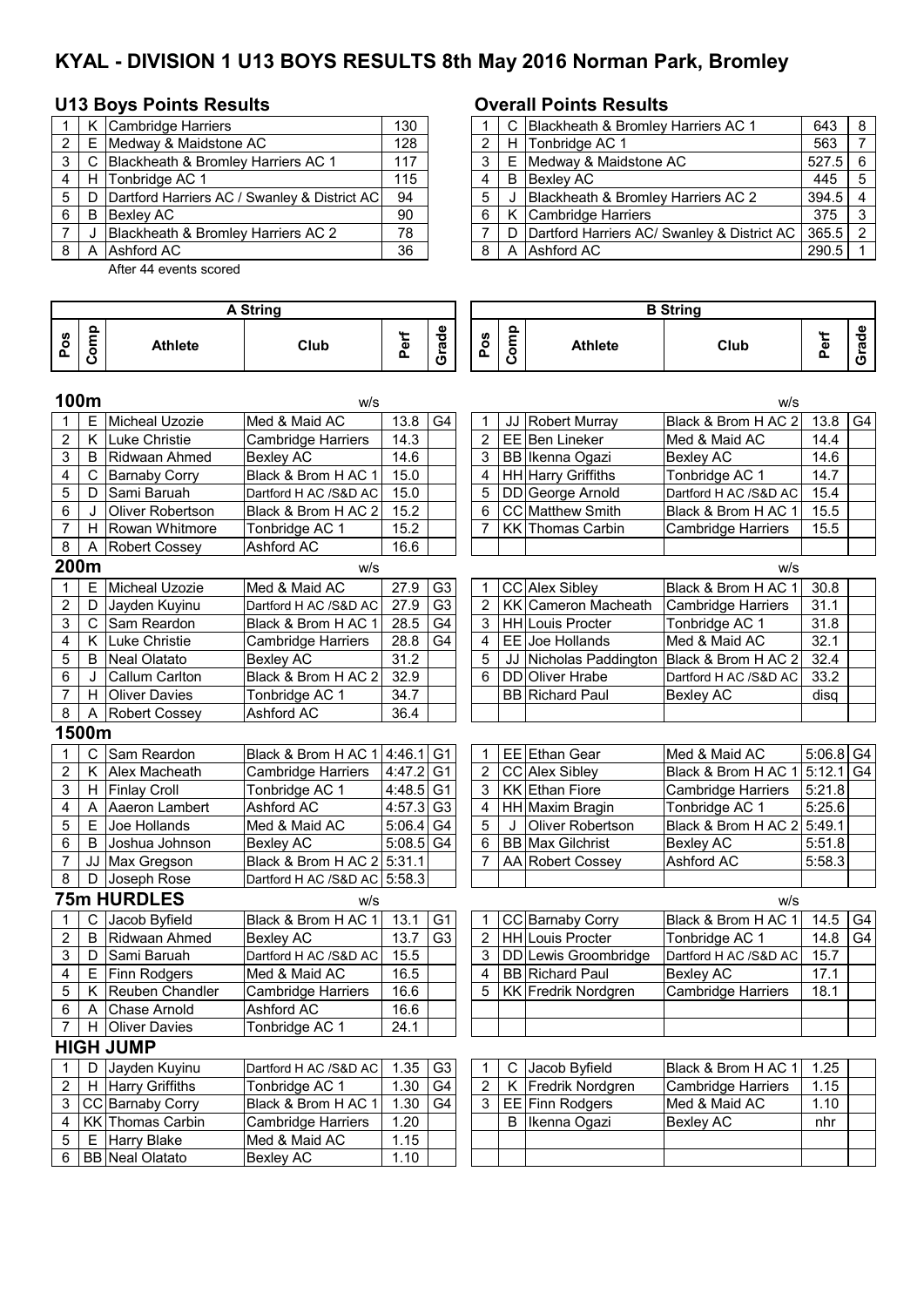### **LONG JUMP**

| $\mathbf{1}$   | $\mathsf{C}$   | Jacob Byfield             | Black & Brom H AC 1                                                                                                                           | 4.36  | G4             | 1 | E | Micheal Uzozie           | Med & Maid AC             | 3.78  |  |  |  |
|----------------|----------------|---------------------------|-----------------------------------------------------------------------------------------------------------------------------------------------|-------|----------------|---|---|--------------------------|---------------------------|-------|--|--|--|
| $\overline{c}$ | J              | Oliver Robertson          | Black & Brom H AC 2                                                                                                                           | 3.82  |                | 2 |   | CC Alex Sibley           | Black & Brom H AC 1       | 3.63  |  |  |  |
| 3              |                | EE Ben Lineker            | Med & Maid AC                                                                                                                                 | 3.80  |                | 3 | D | Lewis Groombridge        | Dartford H AC /S&D AC     | 3.34  |  |  |  |
| 4              |                | DD George Arnold          | Dartford H AC /S&D AC                                                                                                                         | 3.58  |                | 4 |   | <b>HH</b> Oliver Davies  | Tonbridge AC 1            | 3.02  |  |  |  |
| 5              | К              | Cameron Macheath          | <b>Cambridge Harriers</b>                                                                                                                     | 3.38  |                | 5 | B | <b>Richard Paul</b>      | <b>Bexley AC</b>          | 2.94  |  |  |  |
| 6              | H              | Rowan Whitmore            | Tonbridge AC 1                                                                                                                                | 3.32  |                |   |   |                          |                           |       |  |  |  |
| $\overline{7}$ |                | <b>BB</b> Lewis Bailey    | <b>Bexley AC</b>                                                                                                                              | 3.07  |                |   |   |                          |                           |       |  |  |  |
| 8              | A              | <b>Chase Arnold</b>       | Ashford AC                                                                                                                                    | 2.88  |                |   |   |                          |                           |       |  |  |  |
|                | <b>SHOT</b>    |                           |                                                                                                                                               |       |                |   |   |                          |                           |       |  |  |  |
| $\mathbf{1}$   | J              | <b>Robert Murray</b>      | Black & Brom H AC 2                                                                                                                           | 9.85  | G <sub>1</sub> | 1 |   | <b>HH</b> Alex Leicester | Tonbridge AC 1            | 5.18  |  |  |  |
| 2              | H              | Harry Griffiths           | Tonbridge AC 1                                                                                                                                | 6.51  |                | 2 | K | Thomas Carbin            | <b>Cambridge Harriers</b> | 4.57  |  |  |  |
| 3              | $\mathsf{C}$   | Sam Reardon               | Black & Brom H AC 1                                                                                                                           | 6.11  |                | 3 | B | <b>Timothy Masters</b>   | <b>Bexley AC</b>          | 4.33  |  |  |  |
| 4              | E              | Ethan Gear                | Med & Maid AC                                                                                                                                 | 4.85  |                | 4 |   | EE James Murphy          | Med & Maid AC             | 3.73  |  |  |  |
| 5              |                | KK Nico Marino            | Cambridge Harriers                                                                                                                            | 4.85  |                | 5 |   | DD Jack Canon            | Dartford H AC /S&D AC     | 3.56  |  |  |  |
| 6              | D              | Oliver Hrabe              | Dartford H AC /S&D AC                                                                                                                         | 4.60  |                |   |   |                          |                           |       |  |  |  |
| $\overline{7}$ |                | <b>BB</b> Lewis Bailey    | <b>Bexley AC</b>                                                                                                                              | 4.45  |                |   |   |                          |                           |       |  |  |  |
|                | <b>DISCUS</b>  |                           |                                                                                                                                               |       |                |   |   |                          |                           |       |  |  |  |
| 1              | K              | Alex Macheath             | <b>Cambridge Harriers</b>                                                                                                                     | 17.99 | G4             | 1 |   | <b>KK Nico Marino</b>    | <b>Cambridge Harriers</b> | 13.72 |  |  |  |
| $\overline{c}$ | J              | Tom Brash                 | Black & Brom H AC 2                                                                                                                           | 12.80 |                | 2 |   | EE Zak Austin            | Med & Maid AC             | 10.84 |  |  |  |
| 3              |                | <b>HH</b> Alex Leicester  | Tonbridge AC 1                                                                                                                                | 12.51 |                | 3 | H | Maxim Bragin             | Tonbridge AC 1            | 10.23 |  |  |  |
| 4              | E              | <b>Harry Blake</b>        | Med & Maid AC                                                                                                                                 | 12.49 |                | 4 | B | <b>Timothy Masters</b>   | <b>Bexley AC</b>          | 8.98  |  |  |  |
| 5              | D              | Jack Canon                | Dartford H AC /S&D AC                                                                                                                         | 10.64 |                |   |   |                          |                           |       |  |  |  |
| 6              |                | <b>BB</b> Lewis Bailey    | <b>Bexley AC</b>                                                                                                                              | 9.04  |                |   |   |                          |                           |       |  |  |  |
|                | <b>JAVELIN</b> |                           |                                                                                                                                               |       |                |   |   |                          |                           |       |  |  |  |
| 1              | K              | Alex Macheath             | <b>Cambridge Harriers</b>                                                                                                                     | 24.98 | G4             | 1 |   | <b>KK Nico Marino</b>    | <b>Cambridge Harriers</b> | 16.17 |  |  |  |
| 2              | H              | Rowan Whitmore            | Tonbridge AC 1                                                                                                                                | 21.84 | G <sub>4</sub> | 2 |   | Nicholas Paddington      | Black & Brom H AC 2       | 15.77 |  |  |  |
| 3              | Α              | Aaeron Lambert            | Ashford AC                                                                                                                                    | 20.90 |                | 3 | C | <b>Brandon Back</b>      | Black & Brom H AC 1       | 13.24 |  |  |  |
| 4              |                | <b>BB Ridwaan Ahmed</b>   | <b>Bexley AC</b>                                                                                                                              | 18.58 |                | 4 |   | AA Chase Arnold          | Ashford AC                | 13.16 |  |  |  |
| 5              | D              | Lewis Groombridge         | Dartford H AC /S&D AC                                                                                                                         | 16.61 |                | 5 |   | HH Maxim Bragin          | Tonbridge AC 1            | 12.59 |  |  |  |
| 6              | JJ             | Josh Buddle Smith         | Black & Brom H AC 2                                                                                                                           | 15.85 |                | 6 | B | <b>Timothy Masters</b>   | <b>Bexley AC</b>          | 12.16 |  |  |  |
| 7              | E              | Zak Austin                | Med & Maid AC                                                                                                                                 | 15.08 |                | 7 |   | EE James Murphy          | Med & Maid AC             | 8.11  |  |  |  |
| 8              |                | CC Matthew Smith          | Black & Brom H AC 1                                                                                                                           | 13.83 |                | 8 |   | DD George Arnold         | Dartford H AC /S&D AC     | 2.53  |  |  |  |
|                | 4x100m RELAYS  |                           |                                                                                                                                               |       |                |   |   |                          |                           |       |  |  |  |
| 1              | E              | Med & Maid AC             | Finn Rodgers, Ethan Gear, Joe Hollands, Micheal Uzozie                                                                                        |       |                |   |   |                          |                           | 58.8  |  |  |  |
| 2              | D              |                           | Dartford H AC /S&D AC Lewis Groombridge, George Arnold, Jayden Kuyinu, Oliver Hrabe                                                           |       |                |   |   |                          |                           | 58.9  |  |  |  |
| 3              | H              | Tonbridge AC 1            | Rowan Whitmore, Harry Griffiths, Oliver Davies, Louis Procter                                                                                 |       |                |   |   |                          |                           | 59.7  |  |  |  |
| 4              | K              | <b>Cambridge Harriers</b> | Luke Christie, Thomas Carbin, Dwayne Adeyinka, Cameron Macheath                                                                               |       |                |   |   |                          |                           | 60.0  |  |  |  |
| 5              | J              |                           | Black & Brom H AC 2 Oliver Robertson, Callum Carlton, Tom Brash, Nicholas Paddington                                                          |       |                |   |   |                          |                           | 61.5  |  |  |  |
| 6              | B              | <b>Bexley AC</b>          |                                                                                                                                               |       |                |   |   |                          |                           | 64.7  |  |  |  |
|                | $\mathsf{C}$   |                           | Ridwaan Ahmed, Ikenna Ogazi, Richard Paul, Neal Olatato<br>Black & Brom H AC 1 Barnaby Corry, Alex Sibley, Jacob Byfield, Sam Reardon<br>disq |       |                |   |   |                          |                           |       |  |  |  |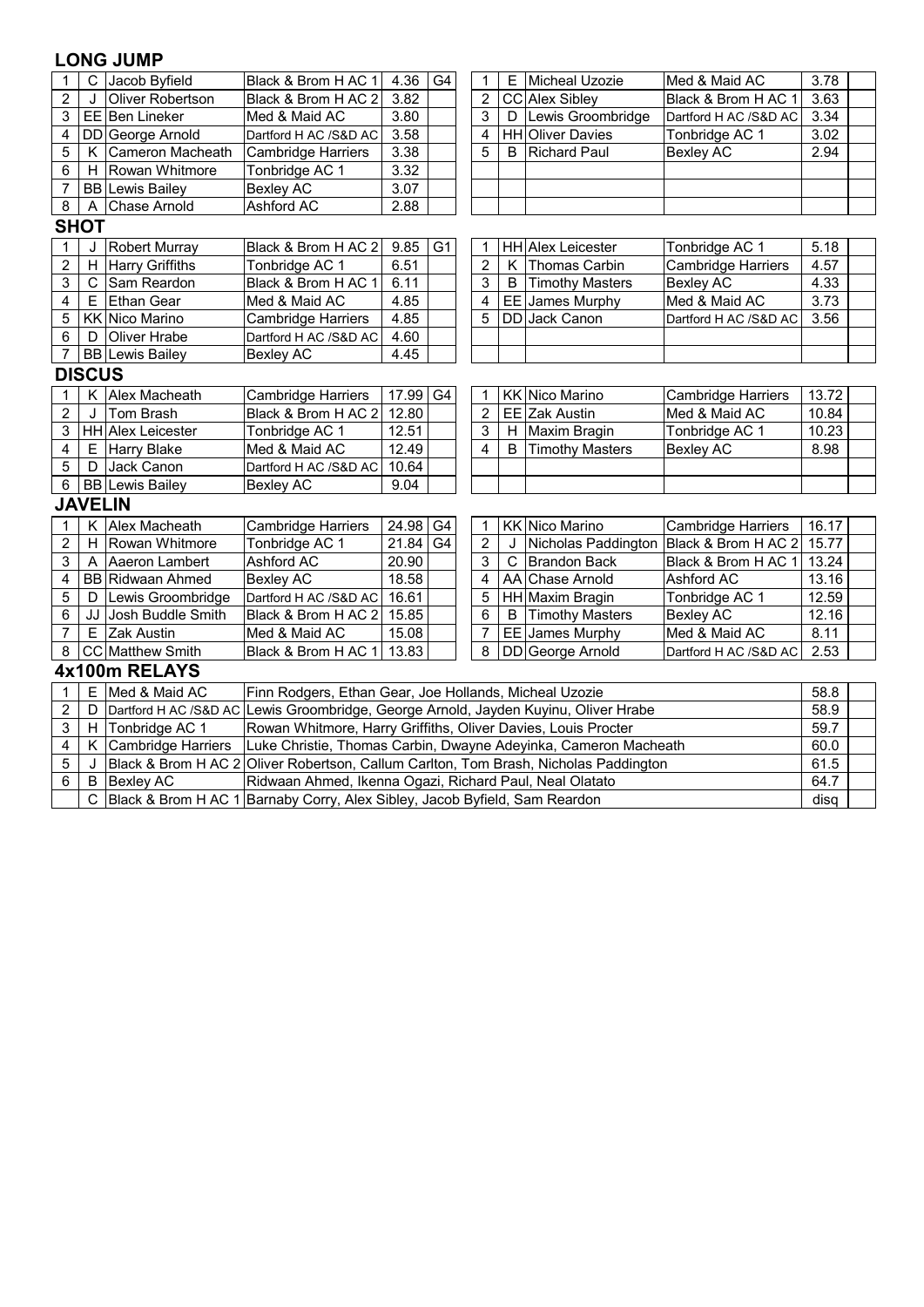# **KYAL - DIVISION 1 U15 BOYS RESULTS 8th May 2016 Norman Park, Bromley**

### **U15 Boys Points Results Overall Points Results**

|   | C Blackheath & Bromley Harriers AC 1           | 195   |     |   | C Blackheath & Bromley Harriers AC 1        |
|---|------------------------------------------------|-------|-----|---|---------------------------------------------|
| 2 | H Tonbridge AC 1                               | 153   |     |   | H Tonbridge AC 1                            |
| 3 | E Medway & Maidstone AC                        | 112   | 3 I |   | E Medway & Maidstone AC                     |
| 4 | Blackheath & Bromley Harriers AC 2             | 109.5 | 4   |   | <b>B</b> Bexley AC                          |
| 5 | <b>B</b> Bexley AC                             | 104   | 5   | J | Blackheath & Bromley Harriers AC 2          |
| 6 | K Cambridge Harriers                           | 96    | - 6 |   | K Cambridge Harriers                        |
|   | D Dartford Harriers AC / Swanley & District AC | 74    |     | D | Dartford Harriers AC/ Swanley & District AC |
|   | A Ashford AC                                   | 64.5  | 8   |   | A Ashford AC                                |
|   |                                                |       |     |   |                                             |

After 44 events scored

|       |   | C Blackheath & Bromley Harriers AC 1         | 195   |  | C Blackheath & Bromley Harriers AC 1          | 643       | - 8 |
|-------|---|----------------------------------------------|-------|--|-----------------------------------------------|-----------|-----|
| 2     | H | Tonbridge AC 1                               | 153   |  | H Tonbridge AC 1                              | 563       |     |
| 3 I   | E | Medway & Maidstone AC                        | 112   |  | E Medway & Maidstone AC                       | $527.5$ 6 |     |
| 4     |   | Blackheath & Bromley Harriers AC 2           | 109.5 |  | <b>B</b> Bexlev AC                            | 445       | -5  |
| 5   B |   | <b>Bexley AC</b>                             | 104   |  | Blackheath & Bromley Harriers AC 2            | $394.5$ 4 |     |
| 6     |   | Cambridge Harriers                           | 96    |  | K Cambridge Harriers                          | 375       |     |
|       | D | Dartford Harriers AC / Swanley & District AC | 74    |  | D Dartford Harriers AC/ Swanley & District AC | $365.5$ 2 |     |
| 8     | A | Ashford AC                                   | 64.5  |  | A Ashford AC                                  | 290.5     |     |

|                         | A String |                                   |                            |           |                |                |      | <b>B</b> String                            |                              |        |                |  |  |  |  |  |
|-------------------------|----------|-----------------------------------|----------------------------|-----------|----------------|----------------|------|--------------------------------------------|------------------------------|--------|----------------|--|--|--|--|--|
| Pos                     | Comp     | <b>Athlete</b>                    | Club                       | Perf      | Grade          | Pos            | Comp | <b>Athlete</b>                             | Club                         | Perf   | Grade          |  |  |  |  |  |
| 100m                    |          |                                   | w/s                        |           |                |                |      |                                            | w/s                          |        |                |  |  |  |  |  |
|                         | С        | Kyron Morgan                      | Black & Brom H AC 1        | 12.6      |                | 1              |      | CC Myles Xavier                            | Black & Brom H AC 1          | 12.2   | G4             |  |  |  |  |  |
| $\overline{2}$          | H        | Anton Bachorski                   | Tonbridge AC 1             | 12.6      |                | $\overline{2}$ |      | KK Shekinah Reid                           | <b>Cambridge Harriers</b>    | 12.4   | G4             |  |  |  |  |  |
| 3                       | J        | Nana Okwesa                       | Black & Brom H AC 2        | 12.8      |                | 3              |      | <b>HH</b> Lewis Swaby                      | Tonbridge AC 1               | 12.7   |                |  |  |  |  |  |
| 4                       | A        | Alexander Rampton                 | Ashford AC                 | 12.9      |                | 4              |      | AA Daniel James                            | Ashford AC                   | 12.7   |                |  |  |  |  |  |
| 5                       | Κ        | Kareem Waithe                     | Cambridge Harriers         | 13.2      |                | 5              |      | JJ LJ Wright                               | Black & Brom H AC 2          | 13.9   |                |  |  |  |  |  |
| 6                       | D        | <b>Bolu Falase</b>                | Dartford H AC /S&D AC      | 13.2      |                | 6              |      | <b>BB</b> Nathaniel Masters                | <b>Bexley AC</b>             | 14.0   |                |  |  |  |  |  |
| $\overline{7}$          | в        | Jacob Calvert                     | <b>Bexley AC</b>           | 13.3      |                | 7              |      | EE Zach Smith                              | Med & Maid AC                | 14.2   |                |  |  |  |  |  |
| 8                       | E        | Jacob Wells                       | Med & Maid AC              | 13.5      |                | 8              |      | DD Benjamin Howe                           | Dartford H AC /S&D AC        | 14.9   |                |  |  |  |  |  |
| 300m                    |          |                                   |                            |           |                |                |      |                                            |                              |        |                |  |  |  |  |  |
| 1                       | J        | Peter Guy                         | Black & Brom H AC 2        | 39.9      | G <sub>3</sub> | 1              |      | JJ Joshua Gbago                            | Black & Brom H AC 2          | 39.0   | G <sub>2</sub> |  |  |  |  |  |
| $\overline{c}$          | C        | Benjamin Bennett                  | Black & Brom H AC 1        | 40.2      | G <sub>3</sub> | $\overline{2}$ |      | HH Ejas Deane                              | Tonbridge AC 1               | 42.2   |                |  |  |  |  |  |
| 3                       | E        | Benjamin Townend                  | Med & Maid AC              | 40.3      | G <sub>3</sub> | 3              |      | AA Luke Hughes                             | Ashford AC                   | 42.4   |                |  |  |  |  |  |
| 4                       | н        | George Smith                      | Tonbridge AC 1             | 41.1      | G4             | 4              |      | EE Johannes Sadler                         | Med & Maid AC                | 42.6   |                |  |  |  |  |  |
| 5                       | Α        | Alexander Rampton                 | Ashford AC                 | 41.7      | G4             | 5              |      | <b>CC</b> Rowan Fuss                       | Black & Brom H AC 1          | 43.9   |                |  |  |  |  |  |
| 6                       | B        | Jacob Calvert                     | <b>Bexley AC</b>           | 42.2      |                | 6              |      | <b>BB</b> Nathaniel Masters                | <b>Bexley AC</b>             | 46.9   |                |  |  |  |  |  |
| $\overline{7}$          | D        | <b>Bolu Falase</b>                | Dartford H AC /S&D AC      | 43.6      |                | 7              |      | DD Luke Erwood                             | Dartford H AC /S&D AC        | 47.8   |                |  |  |  |  |  |
| 8                       | Κ        | Benjamin Tynan                    | Cambridge Harriers         | 52.8      |                | 8              |      | <b>KK</b> Antonay Thomas                   | Cambridge Harriers           | 51.9   |                |  |  |  |  |  |
|                         | 1500m    |                                   |                            |           |                |                |      |                                            |                              |        |                |  |  |  |  |  |
|                         | C        | <b>Rowan Fuss</b>                 | Black & Brom H AC 1 4:22.4 |           | G <sub>1</sub> | 1              | B    | <b>Ted Higgins</b>                         | <b>Bexley AC</b>             | 4:35.9 | G <sub>4</sub> |  |  |  |  |  |
| $\overline{c}$          | K        | <b>Matthew Francis</b>            | Cambridge Harriers         | 4:24.6 G2 |                | $\overline{c}$ |      | CC Oscar Heaney Brufal Black & Brom H AC 1 |                              | 4:43.8 | G4             |  |  |  |  |  |
| 3                       |          | <b>BB</b> Jack Higgins            | <b>Bexley AC</b>           | 4:27.2    | G <sub>2</sub> | 3              |      | EE Bashiri Ryan                            | Med & Maid AC                | 4:46.9 | G <sub>4</sub> |  |  |  |  |  |
| 4                       | D        | <b>Archie May</b>                 | Dartford H AC /S&D AC      | 4:29.3    | G <sub>2</sub> | 4              |      | KK Benjamin Tynan                          | Cambridge Harriers           | 4:55.7 |                |  |  |  |  |  |
| 5                       | H.       | James Kingston                    | Tonbridge AC 1             | 4:38.9 G4 |                | 5              |      | DD Cameron Sharp                           | Dartford H AC /S&D AC 4:58.3 |        |                |  |  |  |  |  |
| 6                       | E        | Ben Blake                         | Med & Maid AC              | 4:43.3 G4 |                | 6              | HH   | Joshua O'Brien                             | Tonbridge AC 1               | 5:02.9 |                |  |  |  |  |  |
| 7                       | J        | Keir Lundy                        | Black & Brom H AC 2 5:12.7 |           |                |                |      |                                            |                              |        |                |  |  |  |  |  |
| 8                       |          | A Finley Windibank                | Ashford AC                 | 5:54.8    |                |                |      |                                            |                              |        |                |  |  |  |  |  |
|                         |          | 80m HURDLES                       | w/s                        |           |                |                |      |                                            | w/s                          |        |                |  |  |  |  |  |
|                         | C        | <b>Rico Cottell</b>               | Black & Brom H AC 1        | 11.9      | G <sub>1</sub> | $\mathbf 1$    |      | CC Pedro Gleadall                          | Black & Brom H AC 1          | 12.9   | G4             |  |  |  |  |  |
| $\overline{c}$          | J        | Caelan Raju                       | Black & Brom H AC 2        | 12.7      | G <sub>3</sub> | 2              |      | <b>HH</b> James Crawley                    | Tonbridge AC 1               | 13.8   |                |  |  |  |  |  |
| 3                       | B        | Max Merrien                       | <b>Bexley AC</b>           | 13.0      | G <sub>4</sub> | 3              |      | BB Kobi Obanya                             | <b>Bexley AC</b>             | 13.8   |                |  |  |  |  |  |
| 4                       | E.       | Ben Blake                         | Med & Maid AC              | 14.0      |                | 4              | EE   | Steven Abbott                              | Med & Maid AC                | 14.2   |                |  |  |  |  |  |
| 5                       | H        | Lewis Swaby                       | Tonbridge AC 1             | 14.1      |                | 5              | JJ   | <b>Cameron Swatton</b>                     | Black & Brom H AC 2          | 14.3   |                |  |  |  |  |  |
| 6                       |          | K Amen Eguavoen                   | <b>Cambridge Harriers</b>  | 14.8      |                | 6              |      | AA Jacob Cunnane                           | Ashford AC                   | 17.5   |                |  |  |  |  |  |
| 7                       |          | D Harry Ives                      | Dartford H AC /S&D AC      | 16.7      |                |                |      |                                            |                              |        |                |  |  |  |  |  |
|                         |          | A Jonathan Ibukunoluwa Ashford AC |                            | disq      |                |                |      |                                            |                              |        |                |  |  |  |  |  |
|                         |          | <b>HIGH JUMP</b>                  |                            |           |                |                |      |                                            |                              |        |                |  |  |  |  |  |
| 1                       |          | CC Pedro Gleadall                 | Black & Brom H AC 1        | 1.80      | G <sub>1</sub> | 1              | C.   | <b>Rico Cottell</b>                        | Black & Brom H AC 1          | 1.80   | G <sub>1</sub> |  |  |  |  |  |
| $\overline{\mathbf{c}}$ |          | E Ben Blake                       | Med & Maid AC              | 1.55      | G <sub>4</sub> | 2              |      | EE Steven Abbott                           | Med & Maid AC                | 1.55   | G4             |  |  |  |  |  |
| 3                       | J        | Caelan Raju                       | Black & Brom H AC 2        | 1.55      | G <sub>4</sub> | 3              |      | BB Kobi Obanya                             | Bexley AC                    | 1.45   |                |  |  |  |  |  |
| 4                       | H.       | Lewis Swaby                       | Tonbridge AC 1             | 1.55      | G4             | 4              | JJ I | <b>Cameron Swatton</b>                     | Black & Brom H AC 2          | 1.35   |                |  |  |  |  |  |
| 5                       | B        | <b>Max Merrien</b>                | <b>Bexley AC</b>           | 1.50      |                | 5              | A    | Jacob Cunnane                              | Ashford AC                   | 1.30   |                |  |  |  |  |  |
| 6                       | Κ        | Kareem Waithe                     | Cambridge Harriers         | 1.45      |                |                |      |                                            |                              |        |                |  |  |  |  |  |
| 7                       | D        | <b>Ben McNally</b>                | Dartford H AC /S&D AC      | 1.35      |                |                |      |                                            |                              |        |                |  |  |  |  |  |
| 8                       |          | AA James Coward                   | Ashford AC                 | 1.35      |                |                |      |                                            |                              |        |                |  |  |  |  |  |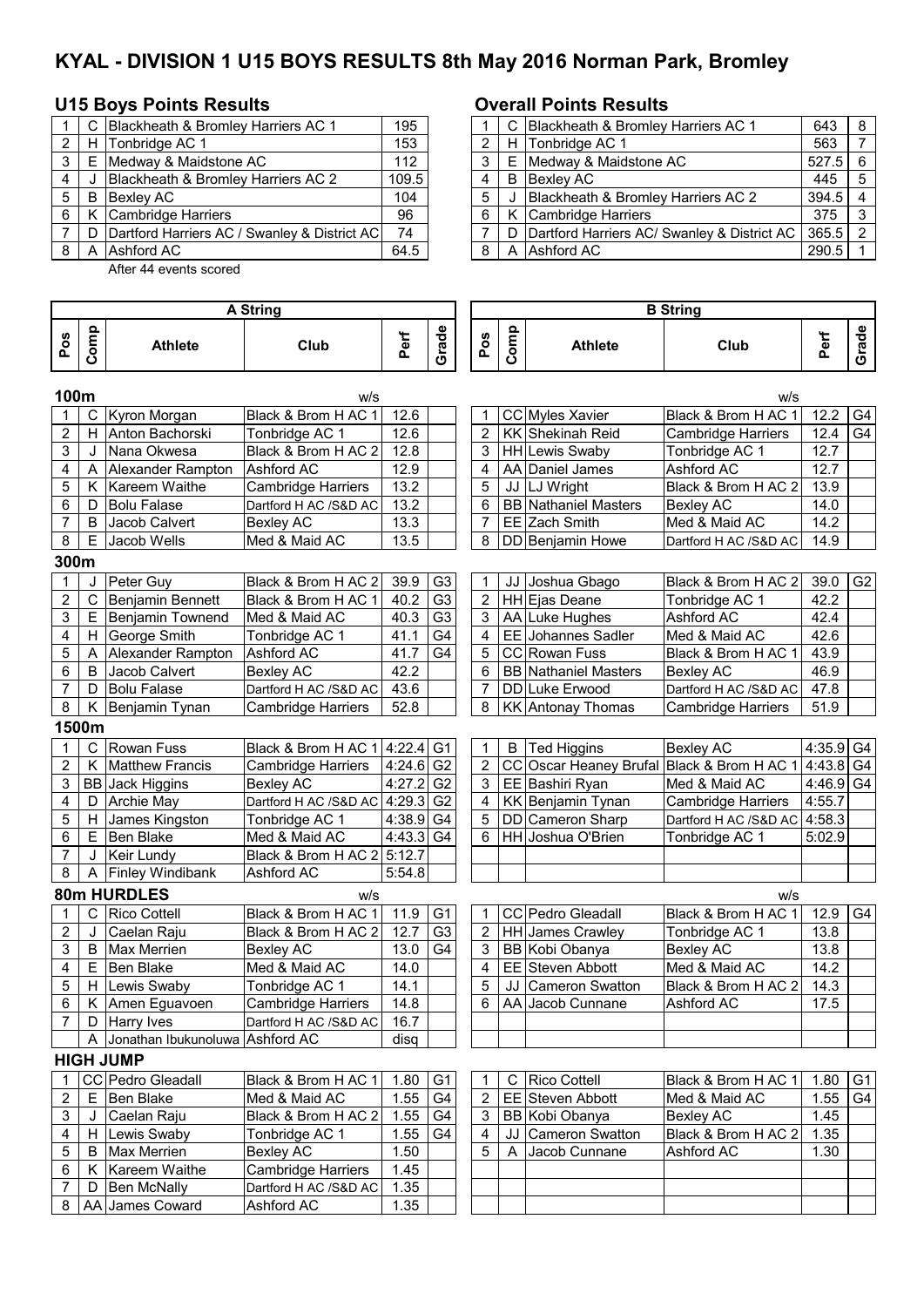|                  | <b>Pole Vault</b> |                           |                                                                                         |                                                                      |                |                         |             |                                                                  |                                         |              |  |  |  |
|------------------|-------------------|---------------------------|-----------------------------------------------------------------------------------------|----------------------------------------------------------------------|----------------|-------------------------|-------------|------------------------------------------------------------------|-----------------------------------------|--------------|--|--|--|
|                  |                   | C Pedro Gleadall          | Black & Brom H AC 1                                                                     | 2.90                                                                 | G <sub>3</sub> | 1                       |             | CC Ethan Kitteridge                                              | Black & Brom H AC 1                     | 2.00         |  |  |  |
| $\overline{2}$   |                   | <b>HH</b> Felix Brooks    | Tonbridge AC 1                                                                          | 2.50                                                                 | G4             |                         |             |                                                                  |                                         |              |  |  |  |
|                  |                   | <b>LONG JUMP</b>          |                                                                                         |                                                                      |                |                         |             |                                                                  |                                         |              |  |  |  |
| 1                |                   | CC Myles Xavier           | Black & Brom H AC 1                                                                     | 5.54                                                                 | G <sub>2</sub> | 1                       |             | JJ Joshua Gbago                                                  | Black & Brom H AC 2                     | 4.61         |  |  |  |
| $\overline{c}$   |                   | Nana Okwesa               | Black & Brom H AC 2                                                                     | 5.01                                                                 | G <sub>4</sub> | $\overline{2}$          | $\mathbf C$ | Kyron Morgan                                                     | Black & Brom H AC 1                     | 4.60         |  |  |  |
| 3                |                   | HH Anton Bachorski        | Tonbridge AC 1                                                                          | 4.87                                                                 |                | 3                       |             | H James Crawley                                                  | Tonbridge AC 1                          | 4.24         |  |  |  |
| 4                |                   | <b>BB</b> Max Merrien     | <b>Bexley AC</b>                                                                        | 4.49                                                                 |                | 4                       | B           | <b>William Butterworth</b>                                       | <b>Bexley AC</b>                        | 4.21         |  |  |  |
| 5                | E.                | <b>Alexander Donnelly</b> | Med & Maid AC                                                                           | 4.11                                                                 |                | 5                       |             | <b>KK</b> Johnel Simpson                                         | <b>Cambridge Harriers</b>               | 3.96         |  |  |  |
| 6                | K                 | Eddie Brown               | Cambridge Harriers                                                                      | 4.09                                                                 |                | 6                       |             | <b>EE</b> Reece Perkins                                          | Med & Maid AC                           | 3.81         |  |  |  |
| 7                | DD                | Rowan Burford             | Dartford H AC /S&D AC                                                                   | 3.67                                                                 |                | 7                       | D           | <b>Ben McNally</b>                                               | Dartford H AC /S&D AC                   | 3.49         |  |  |  |
| 8                | AA                | Jacob Cunnane             | Ashford AC                                                                              | 3.31                                                                 |                |                         |             |                                                                  |                                         |              |  |  |  |
| <b>SHOT</b>      |                   |                           |                                                                                         |                                                                      |                |                         |             |                                                                  |                                         |              |  |  |  |
| $\mathbf 1$      | C                 | Michael Burfoot           | Black & Brom H AC 1                                                                     | 11.05                                                                | G3             | 1                       |             | HH Guy White                                                     | Tonbridge AC 1                          | $10.23$ G4   |  |  |  |
| $\overline{2}$   | H                 | Arjun Ghosh               | Tonbridge AC 1                                                                          | 10.81                                                                | G <sub>4</sub> | $\overline{2}$          |             | CC Harry-Jack Cowie                                              | Black & Brom H AC 1                     | 8.82         |  |  |  |
| 3                | D                 | Neil Akinyemi             | Dartford H AC /S&D AC                                                                   | 10.18                                                                | G <sub>4</sub> | 3                       |             | <b>KK</b> Kareem Waithe                                          | <b>Cambridge Harriers</b>               | 8.01         |  |  |  |
| 4                | Κ                 | Johnel Simpson            | Cambridge Harriers                                                                      | 8.86                                                                 |                | 4                       |             | EE James Rothery                                                 | Med & Maid AC                           | 6.77         |  |  |  |
| 5                | Е                 | Benjamin Townend          | Med & Maid AC                                                                           | 8.17                                                                 |                | 5                       |             | DD Benjamin Howe                                                 | Dartford H AC /S&D AC                   | 6.02         |  |  |  |
| 6                | A                 | Luke Hughes               | Ashford AC                                                                              | 7.23<br>6<br><b>BB Nathaniel Masters</b><br><b>Bexley AC</b><br>5.80 |                |                         |             |                                                                  |                                         |              |  |  |  |
| 7                | B                 | <b>Alex Bailey</b>        | <b>Bexley AC</b>                                                                        | 7<br>AA Finley Windibank<br>Ashford AC<br>6.96<br>4.14               |                |                         |             |                                                                  |                                         |              |  |  |  |
| 8                | J                 | Sean Lancaster            | Black & Brom H AC 2                                                                     | 5.93                                                                 |                |                         |             |                                                                  |                                         |              |  |  |  |
|                  | <b>DISCUS</b>     |                           |                                                                                         |                                                                      |                |                         |             |                                                                  |                                         |              |  |  |  |
| 1                | ΗI                | Arjun Ghosh               | Tonbridge AC 1                                                                          | 30.94                                                                | G <sub>3</sub> | 1                       |             | HH Guy White                                                     | Tonbridge AC 1                          | $25.68$ G4   |  |  |  |
| $\overline{2}$   | Е                 | Johannes Sadler           | Med & Maid AC                                                                           | 27.18                                                                | G4             | $\overline{2}$          | C           |                                                                  | Oscar Heaney Brufal Black & Brom H AC 1 | 20.86        |  |  |  |
| 3                |                   | CC Harry-Jack Cowie       | Black & Brom H AC 1                                                                     | 23.43                                                                |                | 3                       |             | DD Rowan Burford                                                 | Dartford H AC /S&D AC                   | 17.62        |  |  |  |
| 4                | D                 | Neil Akinyemi             | Dartford H AC /S&D AC                                                                   | 22.53                                                                |                | 4                       |             | JJ Peter Guy                                                     | Black & Brom H AC 2                     | 15.59        |  |  |  |
| 5                | A                 | Luke Hughes               | Ashford AC                                                                              | 21.08                                                                |                | 5                       |             | EE Reece Perkins                                                 | Med & Maid AC                           | 13.27        |  |  |  |
| 6                | J                 | Sean Lancaster            | Black & Brom H AC 2                                                                     | 20.99                                                                |                | 6                       |             | <b>BB</b> Matthew Crane                                          | <b>Bexley AC</b>                        | 12.84        |  |  |  |
| 7                | Κ                 | Samuel Hunt               | <b>Cambridge Harriers</b>                                                               | 19.85                                                                |                | 7                       |             | KK Jonathan Hopper                                               | <b>Cambridge Harriers</b>               | 10.47        |  |  |  |
| 8                | B                 | <b>Alex Bailey</b>        | <b>Bexley AC</b>                                                                        | 18.22                                                                |                |                         |             |                                                                  |                                         |              |  |  |  |
|                  | <b>JAVELIN</b>    |                           |                                                                                         |                                                                      |                |                         |             |                                                                  |                                         |              |  |  |  |
| $\mathbf 1$      | Κ                 | Eddie Brown               | <b>Cambridge Harriers</b>                                                               | 35.20                                                                | G <sub>4</sub> | 1                       |             | HH Ejas Deane                                                    | Tonbridge AC 1                          | 26.39        |  |  |  |
| $\overline{c}$   | D                 | Rowan Burford             | Dartford H AC /S&D AC                                                                   | 30.75                                                                |                | $\overline{\mathbf{c}}$ |             | <b>KK</b> Samuel Hunt                                            | <b>Cambridge Harriers</b>               | 25.44        |  |  |  |
| 3                | $H \mid$          | <b>Guy White</b>          | Tonbridge AC 1                                                                          | 29.77                                                                |                | 3                       | C           | <b>Rowan Fuss</b>                                                | Black & Brom H AC 1                     | 19.77        |  |  |  |
| 4                | JJ                | Joseph Georgiadis         | Black & Brom H AC 2                                                                     | 26.63                                                                |                | 4                       |             | <b>BB</b> William Butterworth                                    | <b>Bexley AC</b>                        | 19.64        |  |  |  |
| 5                | E.                | Johannes Sadler           | Med & Maid AC                                                                           | 26.53                                                                |                | 5                       |             | EE Zach Smith                                                    | Med & Maid AC                           | 18.18        |  |  |  |
| 6                |                   | CC Harry-Jack Cowie       | Black & Brom H AC 1                                                                     | 24.53                                                                |                | 6                       | J           | Keir Lundy                                                       | Black & Brom H AC 2                     | 7.10         |  |  |  |
|                  |                   | 7 B Alex Bailey           | <b>Bexley AC</b>                                                                        | 22.57                                                                |                |                         |             |                                                                  |                                         |              |  |  |  |
| <b>RELAYS</b>    |                   |                           |                                                                                         |                                                                      |                |                         |             |                                                                  |                                         |              |  |  |  |
|                  | 4x100m            |                           |                                                                                         |                                                                      |                |                         |             |                                                                  |                                         |              |  |  |  |
| $\mathbf{1}$     | C                 |                           | Black & Brom H AC 1 Kyron Morgan, Myles Xavier, Rico Cottell, Benjamin Bennett          |                                                                      |                |                         |             |                                                                  |                                         | 48.2         |  |  |  |
| $\boldsymbol{2}$ | Κ                 | <b>Cambridge Harriers</b> | Kareem Waithe, Shekinah Reid, Amen Eguavoen, Johnel Simpson                             |                                                                      |                |                         |             |                                                                  |                                         | 48.6         |  |  |  |
| 3                | H                 | Tonbridge AC 1            | Lewis Swaby, Anton Bachorski, George Smith, Ejas Deane                                  |                                                                      |                |                         |             |                                                                  |                                         | 49.2         |  |  |  |
| 4                | J                 |                           | Black & Brom H AC 2 Nana Okwesa, LJ Wright, Edwin Roberts, Joshua Gbago                 |                                                                      |                |                         |             |                                                                  |                                         | 51.0         |  |  |  |
| 4                | A                 | Ashford AC                |                                                                                         |                                                                      |                |                         |             | Alexander Rampton, Finley Windibank, Daniel James, James Coward  |                                         | 51.8         |  |  |  |
| 6                | B                 | <b>Bexley AC</b>          |                                                                                         | Jacob Calvert, Nathaniel Masters, Max Merrien, Kobi Obanya           |                |                         |             |                                                                  |                                         |              |  |  |  |
| 7                |                   | E Med & Maid AC           |                                                                                         | Steven Abbott, Zach Smith, James Rothery, Jacob Wells                |                |                         |             |                                                                  |                                         |              |  |  |  |
| 8                | D                 | Dartford H AC /S&D AC     | Bolu Falase, Archie May, Josef Hrabe, Cameron Sharp                                     |                                                                      |                |                         |             |                                                                  |                                         | 55.6<br>56.0 |  |  |  |
|                  | 4x300m            |                           |                                                                                         |                                                                      |                |                         |             |                                                                  |                                         |              |  |  |  |
| 1                | C                 | Black & Brom H AC 1       | Benjamin Bennett, Rowan Fuss, Oscar Heaney Brufal, Robert Suckling                      |                                                                      |                |                         |             |                                                                  |                                         | 2:48.5       |  |  |  |
| $\mathbf 2$      |                   | H Tonbridge AC 1          | Guy White, James Crawley, Felix Brooks, Anton Bachorski                                 |                                                                      |                |                         |             |                                                                  |                                         | 2:50.0       |  |  |  |
| 3                |                   | E Med & Maid AC           |                                                                                         |                                                                      |                |                         |             | Johannes Sadler, Alexander Donnelly, Ben Blake, Benjamin Townend |                                         | 2:52.3       |  |  |  |
| 4                | B                 | <b>Bexley AC</b>          | Ronnie Stowell, Matthew Crane, Joseph Mint, William Butterworth                         |                                                                      |                |                         |             |                                                                  |                                         | 3:05.0       |  |  |  |
| 5                | A                 | Ashford AC                |                                                                                         |                                                                      |                |                         |             | Alexander Rampton, Luke Hughes, Finley Windibank, James Coward   |                                         | 3:05.5       |  |  |  |
|                  | J                 |                           | Black & Brom H AC 2 Cameron Swatton, Peter Guy, Benjamin Gardiner, Joshua Gbago<br>disq |                                                                      |                |                         |             |                                                                  |                                         |              |  |  |  |
|                  | D                 |                           | Dartford H AC /S&D AC Archie May, Cameron Sharp, Luke Erwood, Ben McNally               |                                                                      |                |                         |             |                                                                  |                                         | disq         |  |  |  |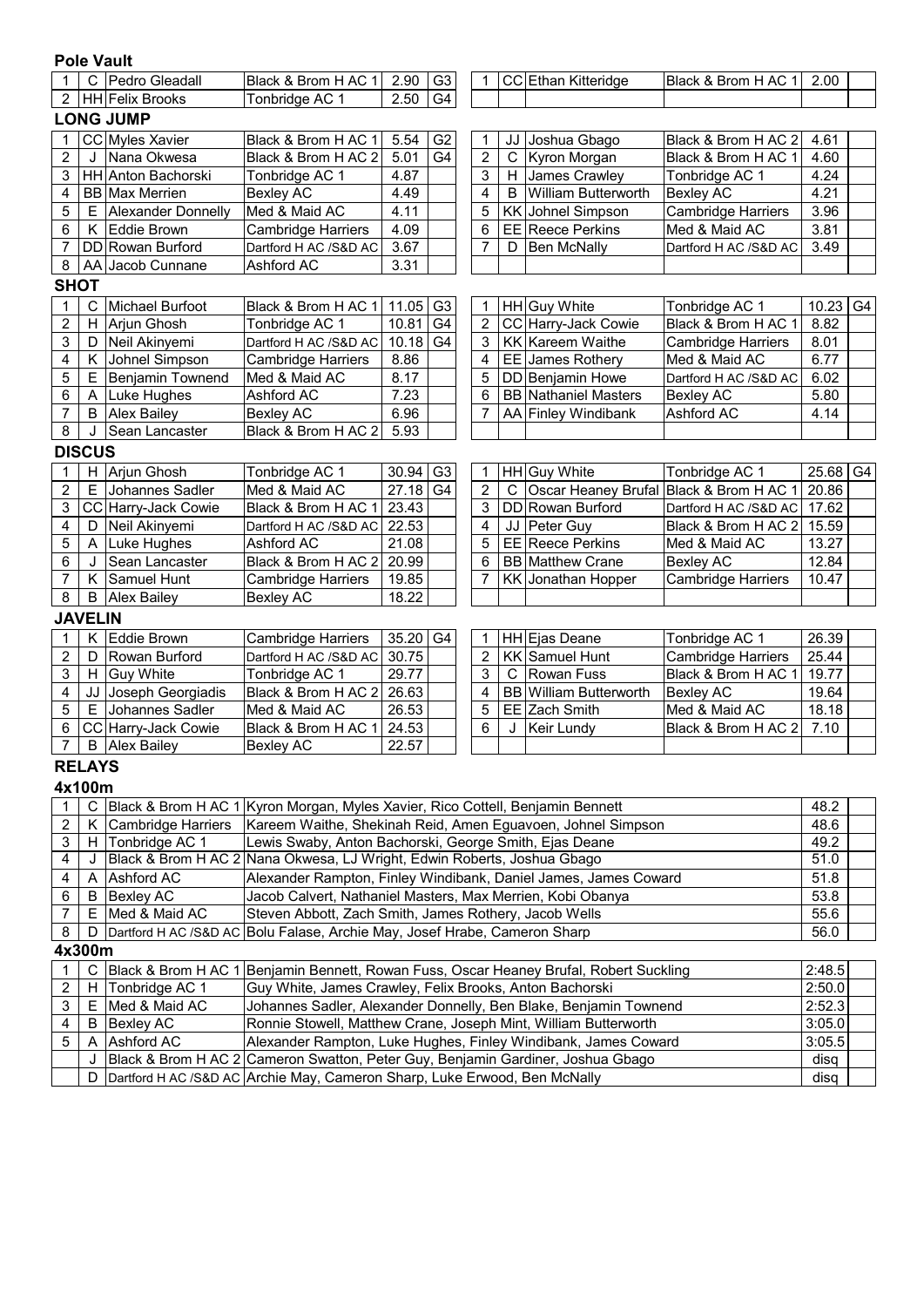# **KYAL - DIVISION 1 U13 GIRLS RESULTS 8th May 2016 Norman Park, Bromley**

### **U13 Girls Points Results Overall Points Results**

|   |    | C Blackheath & Bromley Harriers AC 1         | 146   |                |   | C Blackheath & Bromley Harriers AC 1            |
|---|----|----------------------------------------------|-------|----------------|---|-------------------------------------------------|
|   | H  | Tonbridge AC 1                               | 128   |                |   | H Tonbridge AC 1                                |
| 3 |    | E Medway & Maidstone AC                      | 116.5 | 3              |   | E Medway & Maidstone AC                         |
|   |    | <b>B</b> Bexley AC                           | 116   | $\overline{4}$ | B | <b>Bexley AC</b>                                |
| 5 |    | Blackheath & Bromley Harriers AC 2           | 92    | 5              |   | Blackheath & Bromley Harriers AC 2              |
| 6 | D. | Dartford Harriers AC / Swanley & District AC | 87.5  | 6              |   | K Cambridge Harriers                            |
|   |    | A Ashford AC                                 | 61    |                |   | D   Dartford Harriers AC/ Swanley & District AC |
|   |    | K Cambridge Harriers                         | 50    | 8              |   | A Ashford AC                                    |
|   |    |                                              |       |                |   |                                                 |

After 44 events scored

|       |   | C Blackheath & Bromley Harriers AC 1           | 146   |  | C Blackheath & Bromley Harriers AC 1            | 643   | 8   |
|-------|---|------------------------------------------------|-------|--|-------------------------------------------------|-------|-----|
| 2   H |   | Tonbridge AC 1                                 | 128   |  | H Tonbridge AC 1                                | 563   |     |
| 3 I E |   | Medway & Maidstone AC                          | 116.5 |  | E Medway & Maidstone AC                         | 527.5 | - 6 |
| 4     | B | Bexley AC                                      | 116   |  | <b>B</b> Bexlev AC                              | 445   | 5   |
| 5     |   | Blackheath & Bromley Harriers AC 2             | 92    |  | Blackheath & Bromley Harriers AC 2              | 394.5 |     |
| 61    |   | D Dartford Harriers AC / Swanley & District AC | 87.5  |  | K Cambridge Harriers                            | 375   |     |
|       |   | A Ashford AC                                   | 61    |  | D   Dartford Harriers AC/ Swanley & District AC | 365.5 |     |
|       |   | 8   K Cambridge Harriers                       | 50    |  | A Ashford AC                                    | 290.5 |     |

|                         | <b>A String</b> |                         |                               |           |                |                |      | <b>B</b> String           |                               |        |                |  |  |  |  |
|-------------------------|-----------------|-------------------------|-------------------------------|-----------|----------------|----------------|------|---------------------------|-------------------------------|--------|----------------|--|--|--|--|
| Pos                     | Comp            | <b>Athlete</b>          | Club                          | Perf      | Grade          | Pos            | Comp | <b>Athlete</b>            | Club                          | Perf   | Grade          |  |  |  |  |
| 75m                     |                 |                         | w/s                           |           |                |                |      |                           | w/s                           |        |                |  |  |  |  |
| 1                       | J               | Achieng Oneko           | Black & Brom H AC 2           | 10.7      | G <sub>3</sub> | 1              |      | CC Daiz'a Foster          | Black & Brom H AC 1           | 11.1   | G4             |  |  |  |  |
| 2                       | A               | <b>Sarris Teale</b>     | Ashford AC                    | 10.7      | G <sub>3</sub> | $\overline{2}$ |      | HH Martha Jones           | Tonbridge AC 1                | 11.6   |                |  |  |  |  |
| 3                       | Н.              | Ella Root               | Tonbridge AC 1                | 10.9      | G <sub>3</sub> | 3              |      | EE Mia Cox                | Med & Maid AC                 | 11.8   |                |  |  |  |  |
| 4                       | B               | <b>Emily Frimpong</b>   | <b>Bexley AC</b>              | 10.9      | G <sub>3</sub> | 4              |      | JJ Alexandra Sewell       | Black & Brom H AC 2           | 11.9   |                |  |  |  |  |
| 5                       | C               | Olivia English          | Black & Brom H AC 1           | 11.0      | G <sub>4</sub> | 5              |      | <b>BB</b> Jessie Sargeant | <b>Bexley AC</b>              | 12.0   |                |  |  |  |  |
| 6                       | E               | Olivia Humphries        | Med & Maid AC                 | 11.1      | G <sub>4</sub> | 6              |      | KK Mia Thurston-Mathews   | <b>Cambridge Harriers</b>     | 12.2   |                |  |  |  |  |
| 7                       | Κ               | Toulwalase Osiyemi      | <b>Cambridge Harriers</b>     | 11.5      |                | 7              |      | AA Asha Lacey             | Ashford AC                    | 12.5   |                |  |  |  |  |
| 8                       | D               | <b>Tallulah May</b>     | Dartford H AC /S&D AC         | 11.6      |                |                |      |                           |                               |        |                |  |  |  |  |
|                         | 150m            |                         | W/S                           |           |                |                |      |                           | W/S                           |        |                |  |  |  |  |
| 1                       | C               | Shakanya Osashon        | Black & Brom H AC 1           | 20.8      | G <sub>2</sub> | 1              |      | <b>BB</b> Kelechi Ambros  | <b>Bexley AC</b>              | 22.2   | G4             |  |  |  |  |
| $\overline{\mathbf{c}}$ | A               | <b>Sarris Teale</b>     | Ashford AC                    | 21.4      | G <sub>3</sub> | 2              |      | CC Kelsey Pullin          | Black & Brom H AC 1           | 22.6   |                |  |  |  |  |
| 3                       | Н.              | Ella Root               | Tonbridge AC 1                | 21.6      | G4             | 3              |      | AA Kaliyah Lacey          | Ashford AC                    | 22.8   |                |  |  |  |  |
| 4                       | E.              | Olivia Humphries        | Med & Maid AC                 | 22.5      |                | 4              |      | HH Martha Jones           | Tonbridge AC 1                | 23.3   |                |  |  |  |  |
| 5                       | D               | Amelia Bates            | Dartford H AC /S&D AC         | 22.6      |                | 5              |      | DD Charlotte Waters       | Dartford H AC /S&D AC         | 23.7   |                |  |  |  |  |
| 6                       | B               | Judie Lawrence          | <b>Bexley AC</b>              | 23.0      |                | 6              |      | JJ Sofia Elliott          | Black & Brom H AC 2           | 24.4   |                |  |  |  |  |
| 7                       |                 | K Asmara Griffiths      | <b>Cambridge Harriers</b>     | 23.1      |                | 7              |      | EE Tegan Salter           | Med & Maid AC                 | 24.7   |                |  |  |  |  |
| 8                       | J               | <b>Kasey Walters</b>    | Black & Brom H AC 2           | 24.0      |                |                |      |                           |                               |        |                |  |  |  |  |
|                         | 1200m           |                         |                               |           |                |                |      |                           |                               |        |                |  |  |  |  |
| 1                       |                 | C Ellie Lucy Dolby      | Black & Brom H AC 1 3:59.1 G2 |           |                | 1              |      | CC Amarisa Sibly          | Black & Brom H AC 1 4:12.1 G4 |        |                |  |  |  |  |
| 2                       |                 | K Ailbhe Barnes         | Cambridge Harriers            | 4:09.7 G4 |                | $\overline{2}$ | J    | <b>Lilly Meers</b>        | Black & Brom H AC 2 4:24.4    |        |                |  |  |  |  |
| 3                       | E.              | <b>Billie Rouse</b>     | Med & Maid AC                 | 4:13.9    |                | 3              | H    | <b>Beth Lednor</b>        | Tonbridge AC 1                | 4:26.3 |                |  |  |  |  |
| 4                       | D               | Rachel Bradley          | Dartford H AC /S&D AC 4:18.4  |           |                | 4              |      | DD Emily Page             | Dartford H AC /S&D AC 4:28.0  |        |                |  |  |  |  |
| 5                       | JJ              | Ella Smith              | Black & Brom H AC 2 4:19.5    |           |                | 5              |      | EE Olivia Elvy            | Med & Maid AC                 | 4:28.6 |                |  |  |  |  |
| 6                       |                 | HH Megan Moore          | Tonbridge AC 1                | 4:22.3    |                | 6              |      | <b>KK</b> Madeline Tynan  | Cambridge Harriers            | 4:32.0 |                |  |  |  |  |
| $\overline{7}$          | B               | Judie Lawrence          | <b>Bexley AC</b>              | 4:27.7    |                | 7              |      | <b>BB Sophie Burkett</b>  | <b>Bexley AC</b>              | 4:51.4 |                |  |  |  |  |
| 8                       | A               | Grace Whittingham       | Ashford AC                    | 5:20.2    |                |                |      |                           |                               |        |                |  |  |  |  |
|                         |                 | <b>70m HURDLES</b>      | W/S                           |           |                |                |      |                           | w/s                           |        |                |  |  |  |  |
| 1                       | в               | <b>Emily Frimpong</b>   | <b>Bexley AC</b>              | 12.1      | G <sub>2</sub> | 1              |      | KK Asmara Griffiths       | <b>Cambridge Harriers</b>     | 13.0   | G4             |  |  |  |  |
| $\overline{2}$          | $\mathsf{C}$    | Olivia English          | Black & Brom H AC 1           | 12.9      | G <sub>4</sub> | $\overline{c}$ |      | HH Eliz O'Donnell         | Tonbridge AC 1                | 13.1   | G4             |  |  |  |  |
| 3                       | A               | Kaliyah Lacey           | Ashford AC                    | 13.6      |                | 3              |      | CC Renee Bel-Momodu       | Black & Brom H AC 1           | 14.0   |                |  |  |  |  |
| 4                       |                 | H Emily Bowart          | Tonbridge AC 1                | 13.6      |                | 4              | JJ   | <b>Olivia Howlett</b>     | Black & Brom H AC 2           | 14.1   |                |  |  |  |  |
| 5                       |                 | E Katie Rothery         | Med & Maid AC                 | 13.7      |                | 5              |      | DD Tallulah May           | Dartford H AC /S&D AC         | 14.5   |                |  |  |  |  |
| 6                       |                 | K Mia Thurston-Mathews  | <b>Cambridge Harriers</b>     | 15.4      |                | 6              |      | <b>BB</b> Jessie Sargeant | <b>Bexley AC</b>              | 14.6   |                |  |  |  |  |
| 7                       | D               | Rachel Bradley          | Dartford H AC /S&D AC         | 15.4      |                | 7              |      | EE Mia Cox                | Med & Maid AC                 | 15.0   |                |  |  |  |  |
| 8                       | J               | Sofia Elliott           | Black & Brom H AC 2           | 16.0      |                | 8              |      | AA Asha Lacey             | Ashford AC                    | 15.5   |                |  |  |  |  |
|                         |                 | <b>HIGH JUMP</b>        |                               |           |                |                |      |                           |                               |        |                |  |  |  |  |
| 1                       | C               | Akeiyla Robinson-Pascal | Black & Brom H AC 1           | 1.45      | G <sub>1</sub> | 1              |      | CC Daiz'a Foster          | Black & Brom H AC 1           | 1.25   | G4             |  |  |  |  |
| 2                       | H.              | Megan Moore             | Tonbridge AC 1                | 1.35      | G <sub>3</sub> | 1              |      | HH Eliz O'Donnell         | Tonbridge AC 1                | 1.25   | G <sub>4</sub> |  |  |  |  |
| 3                       | JJ              | Rianna Rennie           | Black & Brom H AC 2           | 1.25      | G4             | 3              |      | <b>Kasey Walters</b>      | Black & Brom H AC 2           | 1.20   |                |  |  |  |  |
| 4                       | Α               | Sarris Teale            | Ashford AC                    | 1.25      | G4             | 4              |      | EE Olivia Humphries       | Med & Maid AC                 | 1.15   |                |  |  |  |  |
| 5                       | В               | Jessie Sargeant         | <b>Bexley AC</b>              | 1.20      |                | 5              | D    | Amelia Bates              | Dartford H AC /S&D AC         | 1.15   |                |  |  |  |  |
| 6                       | Е               | Caoimhe Mallon          | Med & Maid AC                 | 1.20      |                | 6              |      | <b>BB</b> Candice Littell | Bexley AC                     | 1.10   |                |  |  |  |  |
| 6                       |                 | DD Charlotte Waters     | Dartford H AC /S&D AC         | 1.20      |                | 7              |      | AA Grace Whittingham      | Ashford AC                    | 1.10   |                |  |  |  |  |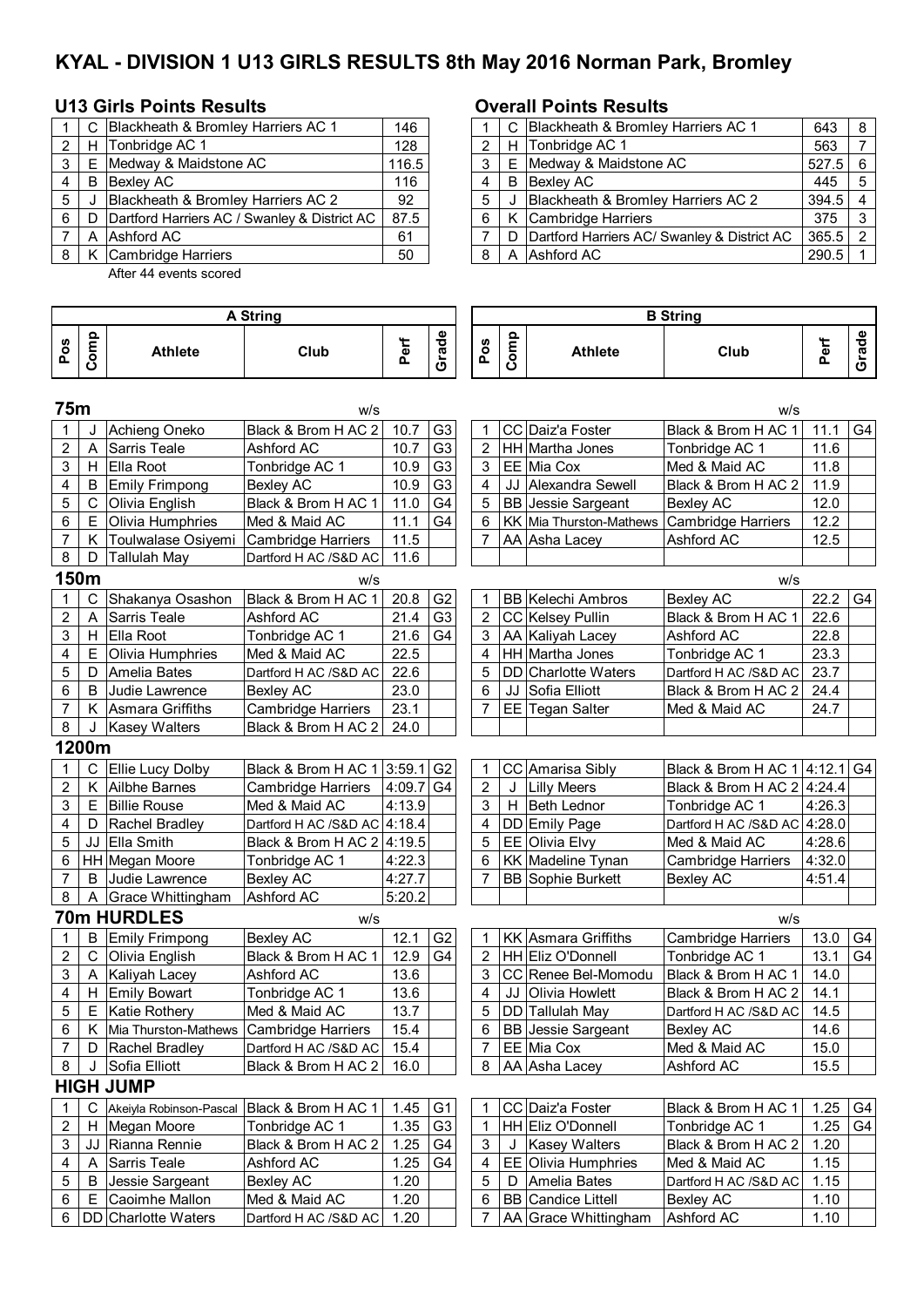| $\mathbf{1}$            | C             | Akeiyla Robinson-Pascal    | Black & Brom H AC 1                                                                              | 4.65  | G <sub>1</sub> | 1                       |   | CC Heidi Forsyth                                                | Black & Brom H AC 1                            | 3.85     |                |
|-------------------------|---------------|----------------------------|--------------------------------------------------------------------------------------------------|-------|----------------|-------------------------|---|-----------------------------------------------------------------|------------------------------------------------|----------|----------------|
| $\overline{2}$          | B             | Emily Frimpong             | <b>Bexley AC</b>                                                                                 | 4.25  | G <sub>3</sub> | 2                       |   | KK Toulwalase Osiyemi                                           | <b>Cambridge Harriers</b>                      | 3.58     |                |
| 3                       |               | E Erin Hughes              | Med & Maid AC                                                                                    | 3.78  |                | 3                       |   | Olivia Howlett                                                  | Black & Brom H AC 2                            | 3.53     |                |
| 4                       |               | JJ Achieng Oneko           | Black & Brom H AC 2                                                                              | 3.76  |                | 4                       |   | <b>BB Kelechi Ambros</b>                                        | <b>Bexley AC</b>                               | 3.28     |                |
| 5                       | Κ             | Asmara Griffiths           | Cambridge Harriers                                                                               | 3.59  |                | 5                       |   | HH Amalie Abdali                                                | Tonbridge AC 1                                 | 3.24     |                |
| 6                       | D             | <b>Tallulah May</b>        | Dartford H AC /S&D AC                                                                            | 3.44  |                | 6                       |   | <b>EE Caoimhe Mallon</b>                                        | Med & Maid AC                                  | 3.16     |                |
| $\overline{7}$          | A             | Kaliyah Lacey              | Ashford AC                                                                                       | 3.43  |                | 7                       |   | DD Beth Hunt                                                    | Dartford H AC /S&D AC                          | 2.88     |                |
| 8                       |               | H Emily Bowart             | Tonbridge AC 1                                                                                   | 3.42  |                | 8                       |   | AA Asha Lacey                                                   | Ashford AC                                     | 2.76     |                |
|                         | <b>SHOT</b>   |                            |                                                                                                  |       |                |                         |   |                                                                 |                                                |          |                |
| 1                       | C             | Renee Bel-Momodu           | Black & Brom H AC 1                                                                              | 8.28  | G <sub>2</sub> | 1                       |   |                                                                 | CC Akeiyla Robinson-Pascal Black & Brom H AC 1 | 7.60     | G <sub>3</sub> |
| 2                       |               | <b>HH</b> Lucinda White    | Tonbridge AC 1                                                                                   | 6.67  | G <sub>4</sub> | $\overline{2}$          | H | Caitlin Ebbage                                                  | Tonbridge AC 1                                 | 6.65     | G <sub>4</sub> |
| 3                       |               | <b>EE</b> Summer Salter    | Med & Maid AC                                                                                    | 6.47  | G4             | 3                       | Е | Gypsy Nash                                                      | Med & Maid AC                                  | 5.22     |                |
| 4                       |               | JJ Sofia Elliott           | Black & Brom H AC 2                                                                              | 6.46  | G4             | $\overline{\mathbf{4}}$ | J | Rose Meers                                                      | Black & Brom H AC 2                            | 4.92     |                |
| 5                       | B             | Emma Osborn                | <b>Bexley AC</b>                                                                                 | 4.74  |                | 5                       |   | <b>BB</b> Sophie Burkett                                        | <b>Bexley AC</b>                               | 4.23     |                |
| 6                       |               | AA Grace Whittingham       | Ashford AC                                                                                       | 4.73  |                | 6                       | D | <b>Emily Page</b>                                               | Dartford H AC /S&D AC                          | 3.79     |                |
| $\overline{7}$          |               | DD Beth Hunt               | Dartford H AC /S&D AC                                                                            | 4.49  |                |                         |   |                                                                 |                                                |          |                |
|                         | <b>DISCUS</b> |                            |                                                                                                  |       |                |                         |   |                                                                 |                                                |          |                |
| 1                       | н             | Caitlin Ebbage             | Tonbridge AC 1                                                                                   | 19.89 | G <sub>3</sub> | 1                       |   | <b>HH Lucinda White</b>                                         | Tonbridge AC 1                                 | 18.44 G3 |                |
| $\overline{\mathbf{c}}$ |               | E Gypsy Nash               | Med & Maid AC                                                                                    | 17.42 | G <sub>4</sub> | $\overline{2}$          | B | Emma Osborn                                                     | <b>Bexley AC</b>                               | 12.46    |                |
| 3                       | C             | Renee Bel-Momodu           | Black & Brom H AC 1                                                                              | 17.18 | G4             | 3                       |   | <b>EE</b> Katie Rothery                                         | Med & Maid AC                                  | 10.93    |                |
| 4                       |               | <b>BB</b> Judie Lawrence   | <b>Bexley AC</b>                                                                                 | 13.66 |                | 4                       |   | DD Emily Page                                                   | Dartford H AC /S&D AC                          | 9.22     |                |
| 5                       | D             | Rachel Bradley             | Dartford H AC /S&D AC                                                                            | 12.10 |                |                         |   |                                                                 |                                                |          |                |
| 6                       | J             | <b>Rose Meers</b>          | Black & Brom H AC 2                                                                              | 8.38  |                |                         |   |                                                                 |                                                |          |                |
|                         |               | <b>HAMMER</b>              |                                                                                                  |       |                |                         |   |                                                                 |                                                |          |                |
| 1                       |               | <b>EE</b> Summer Salter    | Med & Maid AC                                                                                    | 17.58 |                | 1                       | Е | Gypsy Nash                                                      | Med & Maid AC                                  | 13.87    |                |
| 2                       |               | <b>DD</b> Charlotte Waters | Dartford H AC /S&D AC                                                                            | 12.48 |                | $\overline{2}$          | B | Emma Osborn                                                     | <b>Bexley AC</b>                               | 10.77    |                |
| 3                       |               | <b>BB</b> Sophie Burkett   | <b>Bexley AC</b>                                                                                 | 12.09 |                | 3                       | D | Amelia Bates                                                    | Dartford H AC /S&D AC                          | 10.61    |                |
| $\overline{4}$          |               | H Caitlin Ebbage           | Tonbridge AC 1                                                                                   | 9.24  |                |                         |   |                                                                 |                                                |          |                |
|                         |               | 4x100m RELAYS              |                                                                                                  |       |                |                         |   |                                                                 |                                                |          |                |
| 1                       | C             |                            | Black & Brom H AC 1 Shakanya Osashon, Daniella Harper, Akeiyla Robinson-Pascal, Renee Bel-Momodu |       |                |                         |   |                                                                 |                                                | 55.4     |                |
| $\overline{2}$          | B             | <b>Bexley AC</b>           |                                                                                                  |       |                |                         |   | Emily Frimpong, Jessie Sargeant, Judie Lawrence, Kelechi Ambros |                                                | 57.7     |                |
| 3                       |               | H Tonbridge AC 1           | Ella Root, Martha Jones, Emily Bowart, Beth Lednor                                               |       |                |                         |   |                                                                 |                                                | 58.4     |                |
| 4                       | Ε             | Med & Maid AC              | Olivia Humphries, Katie Rothery, Erin Hughes, Mia Cox                                            |       |                |                         |   |                                                                 |                                                | 59.9     |                |
| 5                       | D             |                            | Dartford H AC /S&D AC Tallulah May, Rachel Bradley, Amelia Bates, Charlotte Waters               |       |                |                         |   |                                                                 |                                                | 60.5     |                |
| 6                       | J             |                            | Black & Brom H AC 2 Olivia Howlett, Rianna Rennie, Achieng Oneko, Lilly Meers                    |       |                |                         |   |                                                                 |                                                | 61.0     |                |
| $\overline{7}$          |               | A Ashford AC               | Sarris Teale, Grace Whittingham, Kaliyah Lacey, Asha Lacey                                       |       |                |                         |   |                                                                 |                                                | 61.2     |                |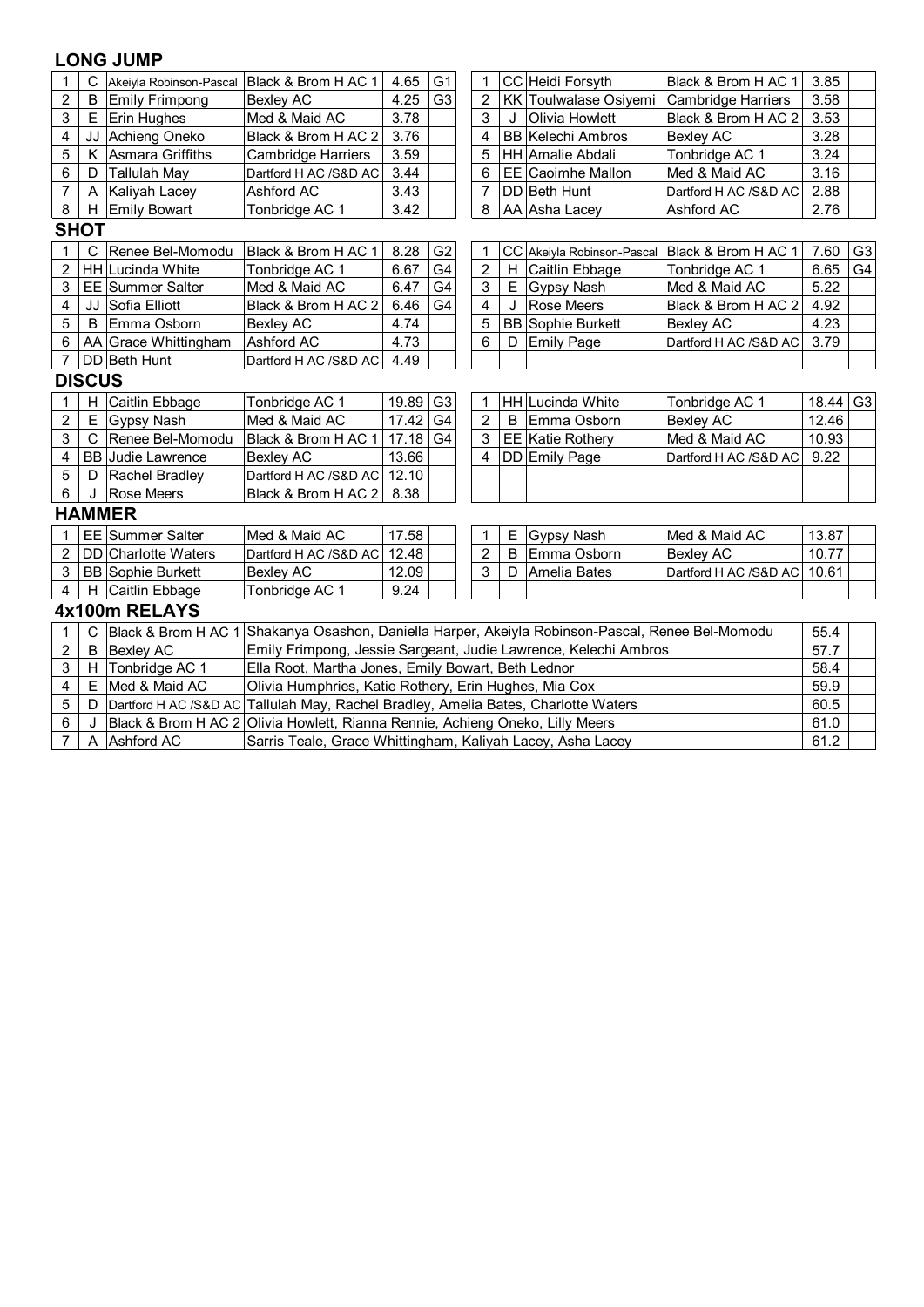# **KYAL - DIVISION 1 U15 GIRLS RESULTS 8th May 2016 Norman Park, Bromley**

## **U15 Girls Points Results Overall Points Results**

|   | C Blackheath & Bromley Harriers AC 1             | 160 |     |   | C Blackheath & Bromley Harriers AC 1        |
|---|--------------------------------------------------|-----|-----|---|---------------------------------------------|
| 2 | E Medway & Maidstone AC                          | 146 |     |   | H Tonbridge AC 1                            |
|   | H Tonbridge AC 1                                 | 142 | 3 I |   | E Medway & Maidstone AC                     |
|   | B Bexley AC                                      | 115 | 4   | B | Bexley AC                                   |
| 5 | A Ashford AC                                     | 104 |     |   | Blackheath & Bromley Harriers AC 2          |
| 6 | Blackheath & Bromley Harriers AC 2               | 90  | - 6 |   | K Cambridge Harriers                        |
| 6 | D   Dartford Harriers AC / Swanley & District AC | 90  |     | D | Dartford Harriers AC/ Swanley & District AC |
|   | K   Cambridge Harriers                           | 84  | 8   |   | A Ashford AC                                |
|   |                                                  |     |     |   |                                             |

After 44 events scored

|       |     | C Blackheath & Bromley Harriers AC 1         | 160 |  | C Blackheath & Bromley Harriers AC 1            | 643   | 8   |
|-------|-----|----------------------------------------------|-----|--|-------------------------------------------------|-------|-----|
| 2   E |     | Medway & Maidstone AC                        | 146 |  | H Tonbridge AC 1                                | 563   |     |
| 3   H |     | Tonbridge AC 1                               | 142 |  | E Medway & Maidstone AC                         | 527.5 | - 6 |
| 4     | B   | <b>Bexley AC</b>                             | 115 |  | <b>B</b> Bexley AC                              | 445   |     |
| 5     | A   | Ashford AC                                   | 104 |  | Blackheath & Bromley Harriers AC 2              | 394.5 |     |
| 6     |     | Blackheath & Bromley Harriers AC 2           | 90  |  | K Cambridge Harriers                            | 375   |     |
| 6 I   | - D | Dartford Harriers AC / Swanley & District AC | 90  |  | D   Dartford Harriers AC/ Swanley & District AC | 365.5 |     |
| 8 I   |     | K Cambridge Harriers                         | 84  |  | A Ashford AC                                    | 290.5 |     |

|      | <b>A String</b> |                                         |                            |             |                |                | <b>B</b> String |                            |                               |        |                |  |
|------|-----------------|-----------------------------------------|----------------------------|-------------|----------------|----------------|-----------------|----------------------------|-------------------------------|--------|----------------|--|
| Pos  | Comp            | <b>Athlete</b>                          | Club                       | Perf        | Grade          | Pos            | Comp            | <b>Athlete</b>             | Club                          | Perf   | Grade          |  |
| 100m |                 |                                         | w/s                        |             |                |                |                 |                            | w/s                           |        |                |  |
|      | K               | Shiann Brock-Walters Cambridge Harriers |                            | 12.9        | G <sub>2</sub> | 1              |                 | KK Mary Schouvaloff        | <b>Cambridge Harriers</b>     | 13.8   |                |  |
| 2    | D               | Chloe Morford                           | Dartford H AC /S&D AC      | 13.5        | G <sub>4</sub> | $\overline{2}$ |                 | BB Joy Kelvin              | <b>Bexley AC</b>              | 13.9   |                |  |
| 3    | H               | Jessica O'Hara                          | Tonbridge AC 1             | 13.5        | G <sub>4</sub> | 3              |                 | EE Nika Najjar             | Med & Maid AC                 | 14.0   |                |  |
| 4    | C               | Katia Cienciala                         | Black & Brom H AC 1        | 13.6        |                | 4              |                 | CC Esther Oiwinde          | Black & Brom H AC 1           | 14.1   |                |  |
| 5    | Α               | Ella Saxby                              | Ashford AC                 | 13.6        |                | 5              |                 | DD Chanelle Cole           | Dartford H AC /S&D AC         | 14.1   |                |  |
| 6    | Е               | Maisie Rixon                            | Med & Maid AC              | 13.7        |                | 6              |                 | HH Kacey Byard             | Tonbridge AC 1                | 14.3   |                |  |
| 7    | B               | Mia John                                | <b>Bexley AC</b>           | 13.9        |                | 7              |                 | AA Jessica Greenwood       | Ashford AC                    | 14.6   |                |  |
| 8    | J               | Madeleine Bonner                        | Black & Brom H AC 2        | 14.1        |                | 8              |                 | JJ Emily Purser            | Black & Brom H AC 2           | 14.8   |                |  |
|      | 300m            |                                         |                            |             |                |                |                 |                            |                               |        |                |  |
|      | Κ               | Renay Thomas                            | Cambridge Harriers         | 43.3        | G <sub>2</sub> | 1              |                 | HH Katie Burgess           | Tonbridge AC 1                | 44.6   | G <sub>4</sub> |  |
| 2    | н               | Jessica O'Hara                          | Tonbridge AC 1             | 44.0        | G3             | $\overline{2}$ |                 | <b>BB</b> Tiffany Fapetu   | <b>Bexley AC</b>              | 45.6   | G4             |  |
| 3    | E               | Isabel Lloyd                            | Med & Maid AC              | 44.5        | G <sub>4</sub> | 3              |                 | CC Zoe Martial             | Black & Brom H AC 1           | 45.7   | G4             |  |
| 4    | D               | Chanelle Cole                           | Dartford H AC /S&D AC      | 44.5        | G <sub>4</sub> | 4              |                 | KK Jamaica Williams        | Cambridge Harriers            | 45.9   | G4             |  |
| 5    | $\overline{C}$  | Lauren Goddard                          | Black & Brom H AC 1        | 44.5        | G <sub>4</sub> | 5              |                 | JJ Eva Stephanou           | Black & Brom H AC 2           | 46.0   |                |  |
| 6    | J               | Lily Tappenden                          | Black & Brom H AC 2        | 47.2        |                | 6              |                 | AA Olivia Price            | Ashford AC                    | 49.7   |                |  |
| 7    | B               | Kirstie Hattrill                        | <b>Bexley AC</b>           | 47.3        |                | 7              |                 | EE Alice Hutchinson        | Med & Maid AC                 | 51.5   |                |  |
| 8    | A               | Jessica Greenwood                       | Ashford AC                 | 48.1        |                |                |                 |                            |                               |        |                |  |
|      | 1500m           |                                         |                            |             |                |                |                 |                            |                               |        |                |  |
| 1    | JJ              | Lia Radus                               | Black & Brom H AC 2 4:50.7 |             | G <sub>2</sub> | $\mathbf 1$    |                 | CC Jessica Neal            | Black & Brom H AC 1 5:03.9 G4 |        |                |  |
| 2    | $\mathbf C$     | <b>Amy Miller</b>                       | Black & Brom H AC 1 4:57.1 |             | G <sub>3</sub> | 2              |                 | DD Camille Cerely          | Dartford H AC /S&D AC 5:29.7  |        |                |  |
| 3    | D               | <b>Maisy Rose</b>                       | Dartford H AC /S&D AC      | $5:14.1$ G4 |                | 3              | J               | Niamh Milmo                | Black & Brom H AC 2 5:35.7    |        |                |  |
| 4    | H               | Sally Palmer                            | Tonbridge AC 1             | 5:34.7      |                | 4              |                 | AA Nathalie Kitchin        | Ashford AC                    | 5:58.3 |                |  |
| 5    | B               | <b>Tiffany Fapetu</b>                   | <b>Bexley AC</b>           | 5:37.7      |                | 5              |                 | KK Hannah Hopper           | Cambridge Harriers            | 6:13.3 |                |  |
| 6    | E               | Alexandria Baker-Jones Med & Maid AC    |                            | 5:38.0      |                |                |                 |                            |                               |        |                |  |
| 7    | A               | Joely Catt                              | Ashford AC                 | 5:42.1      |                |                |                 |                            |                               |        |                |  |
| 8    |                 | K Anna Blincoe                          | Cambridge Harriers         | 5:52.7      |                |                |                 |                            |                               |        |                |  |
|      |                 | <b>75m HURDLES</b>                      | w/s                        |             |                |                |                 |                            | w/s                           |        |                |  |
| 1    | Е               | Kaliyah Young                           | Med & Maid AC              | 12.7        | G <sub>3</sub> | $\mathbf 1$    |                 | EE Nika Najjar             | Med & Maid AC                 | 12.8   | G4             |  |
| 2    | B               | Joy Kelvin                              | <b>Bexley AC</b>           | 12.7        | G <sub>3</sub> | $\overline{2}$ |                 | CC Zoe Austridge           | Black & Brom H AC 1           | 13.2   | G4             |  |
| 3    | A               | Jade Curtis                             | <b>Ashford AC</b>          | 12.8        | G <sub>4</sub> | 3              |                 | <b>BB</b> Kirstie Hattrill | <b>Bexley AC</b>              | 13.6   |                |  |
| 4    | $\mathsf C$     | <b>Grace Fullerton</b>                  | Black & Brom H AC 1        | 13.0        | G <sub>4</sub> |                |                 |                            |                               |        |                |  |
| 5    | H               | Rebekah O'Brien                         | Tonbridge AC 1             | 13.6        |                |                |                 |                            |                               |        |                |  |
| 6    | J               | Ella Brown                              | Black & Brom H AC 2        | 14.6        |                |                |                 |                            |                               |        |                |  |
| 7    | D               | Megan Groombridge Dartford H AC /S&D AC |                            | 14.9        |                |                |                 |                            |                               |        |                |  |
|      |                 | <b>HIGH JUMP</b>                        |                            |             |                |                |                 |                            |                               |        |                |  |
| 1    | Α               | Jade Curtis                             | Ashford AC                 | 1.59        | G <sub>1</sub> | 1              | Е               | Kaliyah Young              | Med & Maid AC                 | 1.40   | G4             |  |
| 2    |                 | H Rebekah O'Brien                       | Tonbridge AC 1             | 1.56        | G <sub>2</sub> | $\overline{2}$ |                 | CC Isabelle Bridge         | Black & Brom H AC 1           | 1.40   | G <sub>4</sub> |  |
| 3    | $\mathsf C$     | <b>Alice Prentice</b>                   | Black & Brom H AC 1        | 1.53        | G <sub>2</sub> | $\sqrt{3}$     |                 | HH Stephanie Puxty         | Tonbridge AC 1                | 1.40   | G <sub>4</sub> |  |
| 4    |                 | EE Maisie Rixon                         | Med & Maid AC              | 1.45        | G4             | 4              | B               | Lois Warden                | <b>Bexley AC</b>              | 1.30   |                |  |
| 5    |                 | <b>BB</b> Erin Thomas                   | <b>Bexley AC</b>           | 1.35        |                | 5              |                 | AA Alex Batt               | Ashford AC                    | 1.30   |                |  |
| 6    | K               | Ayanna Henry                            | Cambridge Harriers         | 1.35        |                |                |                 |                            |                               |        |                |  |
| 7    | D               | Chanelle Cole                           | Dartford H AC /S&D AC      | 1.25        |                |                |                 |                            |                               |        |                |  |
| 8    | J               | <b>Elise Swatton</b>                    | Black & Brom H AC 2        | 1.05        |                |                |                 |                            |                               |        |                |  |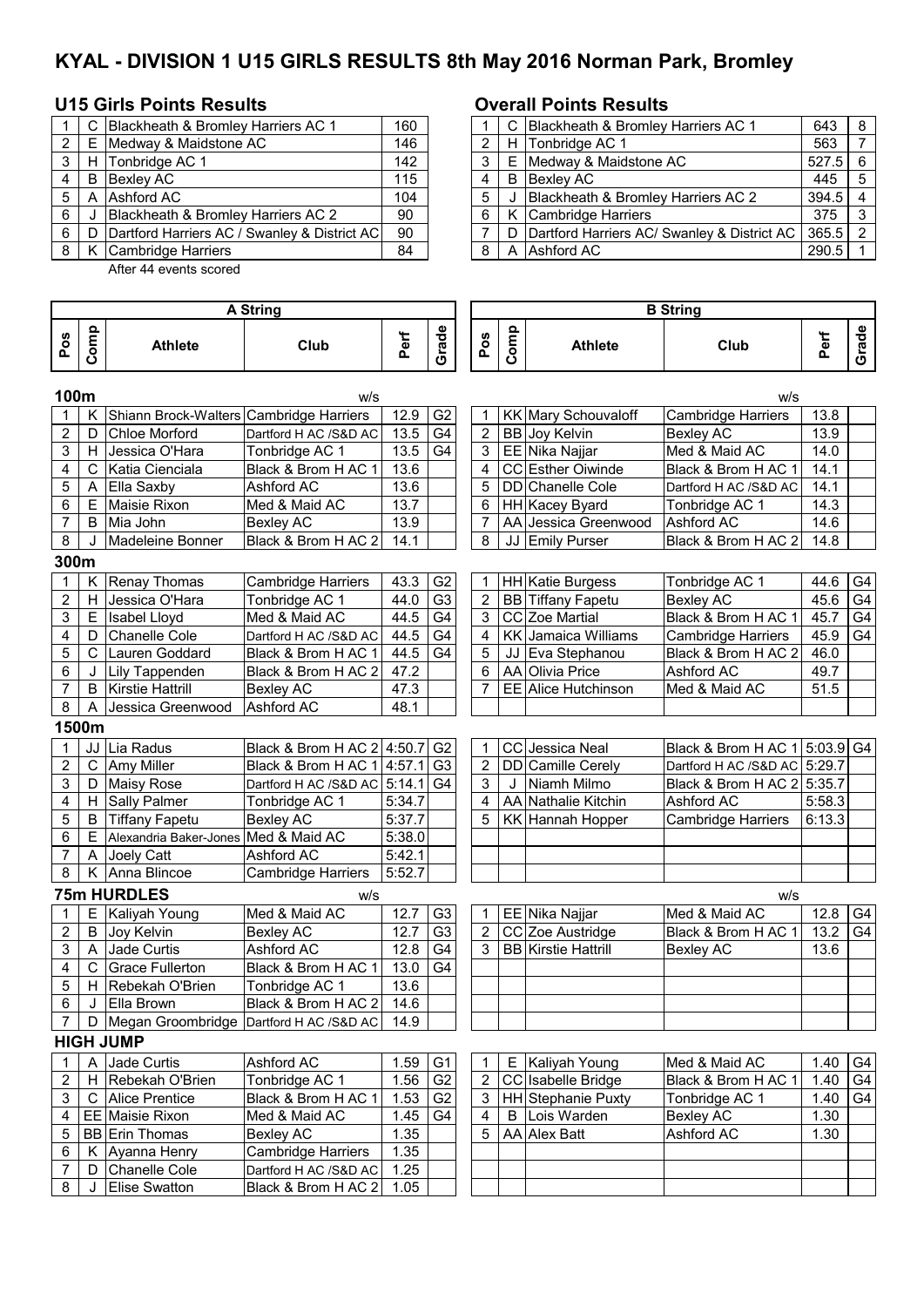#### **Pole Vault**

| 1              | B                                                                                | Lois Warden                                | <b>Bexley AC</b>                                                                  | 3.00           | G <sub>1</sub> | 1                       |                | <b>BB</b> Erin Thomas                                                  | <b>Bexley AC</b>          | 2.90              | G <sub>2</sub> |
|----------------|----------------------------------------------------------------------------------|--------------------------------------------|-----------------------------------------------------------------------------------|----------------|----------------|-------------------------|----------------|------------------------------------------------------------------------|---------------------------|-------------------|----------------|
| 2              | $\mathsf C$                                                                      | Eleanor Barrett                            | Black & Brom H AC 1                                                               | 2.70           | G <sub>3</sub> | $\overline{2}$          |                | CC Zoe Austridge                                                       | Black & Brom H AC 1       | 2.00              |                |
| 3              | H                                                                                | Catherine Davies                           | Tonbridge AC 1                                                                    | 2.40           | G4             |                         |                |                                                                        |                           |                   |                |
| 4              | J                                                                                | <b>Elise Swatton</b>                       | Black & Brom H AC 2                                                               | 2.00           |                |                         |                |                                                                        |                           |                   |                |
|                |                                                                                  | <b>LONG JUMP</b>                           |                                                                                   |                |                |                         |                |                                                                        |                           |                   |                |
|                | Α                                                                                | Jade Curtis                                | Ashford AC                                                                        | 4.71           | G <sub>3</sub> | 1                       |                | EE Zara Edeleanu                                                       | Med & Maid AC             | 4.20              |                |
| 2              | D                                                                                | <b>Chloe Morford</b>                       | Dartford H AC /S&D AC                                                             | 4.30           |                | $\overline{\mathbf{c}}$ |                | DD Megan Groombridge                                                   | Dartford H AC /S&D AC     | 3.95              |                |
| 3              | B                                                                                | Joy Kelvin                                 | <b>Bexley AC</b>                                                                  | 4.29           |                | 3                       |                | <b>HH</b> Catherine Davies                                             | Tonbridge AC 1            | 3.71              |                |
| 4              | E                                                                                | Lauren Farley                              | Med & Maid AC                                                                     | 4.24           |                | 4                       | J              | Ella Brown                                                             | Black & Brom H AC 2       | 3.63              |                |
| 5              | $\mathsf{C}$                                                                     | Zoe Martial                                | Black & Brom H AC 1                                                               | 4.18           |                | 5                       |                | CC Zoe Austridge                                                       | Black & Brom H AC 1       | 3.60              |                |
| 6              |                                                                                  | K Ayanna Henry                             | Cambridge Harriers                                                                | 4.02           |                | 6                       |                | BB Mia John                                                            | <b>Bexley AC</b>          | 3.57              |                |
| 7              |                                                                                  | H Rebekah O'Brien                          | Tonbridge AC 1                                                                    | 3.94           |                | 7                       |                | AA Olivia Price                                                        | <b>Ashford AC</b>         | 3.30              |                |
| 8              |                                                                                  | JJ Philippa Widdows                        | Black & Brom H AC 2                                                               | 3.69           |                |                         |                | KK Jessica Josephs                                                     | <b>Cambridge Harriers</b> | ndr               |                |
| <b>SHOT</b>    |                                                                                  |                                            |                                                                                   |                |                |                         |                |                                                                        |                           |                   |                |
| 1              | E.                                                                               | Lauren Farley                              | Med & Maid AC                                                                     | 10.30          | G <sub>2</sub> | 1                       |                | EE Hollie Newman                                                       | Med & Maid AC             | 8.39              | G <sub>4</sub> |
| 2              |                                                                                  | C Kareena Galley                           | Black & Brom H AC 1                                                               | 9.99           | G <sub>2</sub> | 2                       |                | KK Shiann Brock-Walters                                                | Cambridge Harriers        | 8.16              |                |
| 3              |                                                                                  | H   Kirsty-Anne Ebbage                     | Tonbridge AC 1                                                                    | 9.74           | G <sub>3</sub> | 3                       |                | <b>HH</b> Amber Warrender                                              | Tonbridge AC 1            | 7.50              |                |
| 4              |                                                                                  | K Abbie Stewart                            | <b>Cambridge Harriers</b>                                                         | 9.57           | G <sub>3</sub> | 4                       | A              | <b>Ashley Ward</b>                                                     | Ashford AC                | 7.22              |                |
| 5              |                                                                                  | AA Freya Simkins                           | Ashford AC                                                                        | 7.60           |                | 5                       |                | CC Daisy Dowling                                                       | Black & Brom H AC 1       | 6.78              |                |
| 6              | B                                                                                | Sindy Suh Uju                              | <b>Bexley AC</b>                                                                  | 6.41           |                | 6                       |                | BB Ruth Ogunseri                                                       | <b>Bexley AC</b>          | 5.95              |                |
| $\overline{7}$ | J                                                                                | Philippa Widdows                           | Black & Brom H AC 2                                                               | 6.41           |                | 7                       | JJ             | Kendaa Cameron-Chavannes                                               | Black & Brom H AC 2       | 5.50              |                |
| 8              | D                                                                                | Amy Willard                                | Dartford H AC /S&D AC                                                             | 5.50           |                | 8                       |                | DD Annabel Arnold                                                      | Dartford H AC /S&D AC     | 5.20              |                |
|                | <b>HAMMER</b>                                                                    |                                            |                                                                                   |                |                |                         |                |                                                                        |                           |                   |                |
|                |                                                                                  |                                            |                                                                                   |                |                |                         |                |                                                                        |                           |                   |                |
| 1              | H.                                                                               | Kirsty-Anne Ebbage                         | Tonbridge AC 1<br>Med & Maid AC                                                   | 40.49<br>28.51 | G <sub>2</sub> | 1                       |                | HH Amber Warrender                                                     | Tonbridge AC 1            | 26.70 G4<br>19.18 |                |
| 2              |                                                                                  | E   Katie Donnelly                         |                                                                                   |                | G4             | $\overline{c}$          | C              | Skye Cook                                                              | Black & Brom H AC 1       |                   |                |
| 3              |                                                                                  | CC Sanmi Odiase                            | Black & Brom H AC 1                                                               | 20.41          |                | 3                       | $\overline{A}$ | <b>Ashley Ward</b>                                                     | Ashford AC                | 14.70             |                |
| 4              | B                                                                                | Erin Thomas                                | <b>Bexley AC</b>                                                                  | 19.98          |                | 4                       |                | DD Amy Willard                                                         | Dartford H AC /S&D AC     | 14.64             |                |
| 5              |                                                                                  | AA Freya Simkins                           | Ashford AC                                                                        | 19.64          |                | 5                       |                | EE Lauren Colwell                                                      | Med & Maid AC             | 11.21             |                |
| 6              | J                                                                                | Eva Stephanou                              | Black & Brom H AC 2                                                               | 16.65          |                | 6                       |                | BB Ruth Ogunseri                                                       | <b>Bexley AC</b>          | 8.64              |                |
| 7              | D                                                                                | Annabel Arnold                             | Dartford H AC /S&D AC                                                             | 15.01          |                | 7                       |                | KK Hannah Hopper                                                       | Cambridge Harriers        | 4.27              |                |
| 8              | Κ                                                                                | Ayanna Henry                               | <b>Cambridge Harriers</b>                                                         | 11.66          |                |                         |                |                                                                        |                           |                   |                |
|                | <b>JAVELIN</b>                                                                   |                                            |                                                                                   |                |                |                         |                |                                                                        |                           |                   |                |
|                | $\mathsf C$                                                                      | Daisy Dowling                              | Black & Brom H AC 1                                                               | 30.06          | G <sub>3</sub> | 1                       |                | <b>HH</b> Amber Warrender                                              | Tonbridge AC 1            | 18.23             |                |
| 2              | E.                                                                               | Lauren Farley                              | Med & Maid AC                                                                     | 28.92          | G <sub>3</sub> | $\mathbf{2}$            |                | EE Hollie Newman                                                       | Med & Maid AC             | 17.32             |                |
| 3              | A                                                                                | <b>Ashley Ward</b>                         | Ashford AC                                                                        | 27.82          | G <sub>3</sub> | 3                       |                | CC Kareena Galley                                                      | Black & Brom H AC 1       | 13.94             |                |
| 4              |                                                                                  | H Kirsty-Anne Ebbage                       | Tonbridge AC 1                                                                    | 27.18          | G <sub>3</sub> | 4                       | JJ             | Kendaa Cameron-Chavannes                                               | Black & Brom H AC 2       | 10.99             |                |
| 5              | J                                                                                | Madeleine Bonner                           | Black & Brom H AC 2                                                               | 16.68          |                | 5                       | Κ              | <b>Renay Thomas</b>                                                    | <b>Cambridge Harriers</b> | 8.72              |                |
| 6              | B                                                                                | Sindy Suh Uju                              | <b>Bexley AC</b>                                                                  | 13.89          |                | 6                       |                | <b>BB</b> Ruth Ogunseri                                                | <b>Bexley AC</b>          | 7.60              |                |
| 7              |                                                                                  | DD Amy Willard                             | Dartford H AC /S&D AC   11.32                                                     |                |                | 7                       | D              | Megan Groombridge   Dartford H AC / S&D AC                             |                           | 7.13              |                |
| 8              |                                                                                  | KK Shiann Brock-Walters Cambridge Harriers |                                                                                   | 9.41           |                | 8                       |                | AA Freya Simkins                                                       | Ashford AC                | 6.08              |                |
|                | <b>RELAYS</b>                                                                    |                                            |                                                                                   |                |                |                         |                |                                                                        |                           |                   |                |
|                | 4x100m                                                                           |                                            |                                                                                   |                |                |                         |                |                                                                        |                           |                   |                |
| 1              |                                                                                  | E Med & Maid AC                            | Kaliyah Young, Maisie Rixon, Lauren Farley, Zara Edeleanu                         |                |                |                         |                |                                                                        |                           | 52.6              |                |
| 2              | С                                                                                | Black & Brom H AC 1                        | Katia Cienciala, Holly Mpassy, Ruchelle Taylor, Grace Fullerton                   |                |                |                         |                |                                                                        |                           | 53.3              |                |
| 3              | J                                                                                |                                            | Black & Brom H AC 2 Lani Bakewell, Ella Brown, Madeleine Bonner, Rashida Akinbola |                |                |                         |                |                                                                        |                           | 55.5              |                |
| 4              | A                                                                                | Ashford AC                                 | Ella Saxby, Jessica Greenwood, Alex Batt, Olivia Price                            |                |                |                         |                |                                                                        |                           | 55.8              |                |
| 5              | H.                                                                               | Tonbridge AC 1                             | Katie Burgess, Catherine Davies, Kacey Byard, Jessica O'Hara                      |                |                |                         |                |                                                                        |                           | 55.9              |                |
| 6              | D                                                                                | Dartford H AC /S&D AC                      | Chloe Morford, Maisy Rose, Megan Groombridge, Chanelle Cole                       |                |                |                         |                |                                                                        |                           | 56.0              |                |
| 7              | B                                                                                | <b>Bexley AC</b>                           | Kirstie Hattrill, Joy Kelvin, Mia John, Sindy Suh Uju                             |                |                |                         |                |                                                                        |                           | 56.1              |                |
|                | K.                                                                               | Cambridge Harriers                         |                                                                                   |                |                |                         |                | Renay Thomas, Mary Schouvaloff, Jamaica Williams, Shiann Brock-Walters |                           | disq              |                |
|                | 4x300m                                                                           |                                            |                                                                                   |                |                |                         |                |                                                                        |                           |                   |                |
|                | 1   H Tonbridge AC 1<br>Sally Palmer, Katie Burgess, Kacey Byard, Jessica O'Hara |                                            |                                                                                   |                |                |                         |                | 3:03.7                                                                 |                           |                   |                |

2 | C |Black & Brom H AC 1 |Lauren Goddard, Zoe Martial, Zoe Austridge, Amy Miller |3:04.0 3 | E |Med & Maid AC |Lauren Colwell, Alice Hutchinson, Nika Najjar, Isabel Lloyd |3:11.5 4 | J |Black & Brom H AC 2|Eva Stephanou, Lily Tappenden, Kendaa Cameron-Chavannes, Ella Brown |3:14.0 5 | K |Cambridge Harriers |Ayanna Henry, Hannah Hopper, Renay Thomas, Jamaica Williams |3:21.8 6 A Ashford AC 3:23.2 Joely Catt, Jade Curtis, Alex Batt, Ashley Ward 7 | D |Dartford H AC /S&D AC |Maisy Rose, Camille Cerely, Emma Hillier, Chloe Morford |3:25.5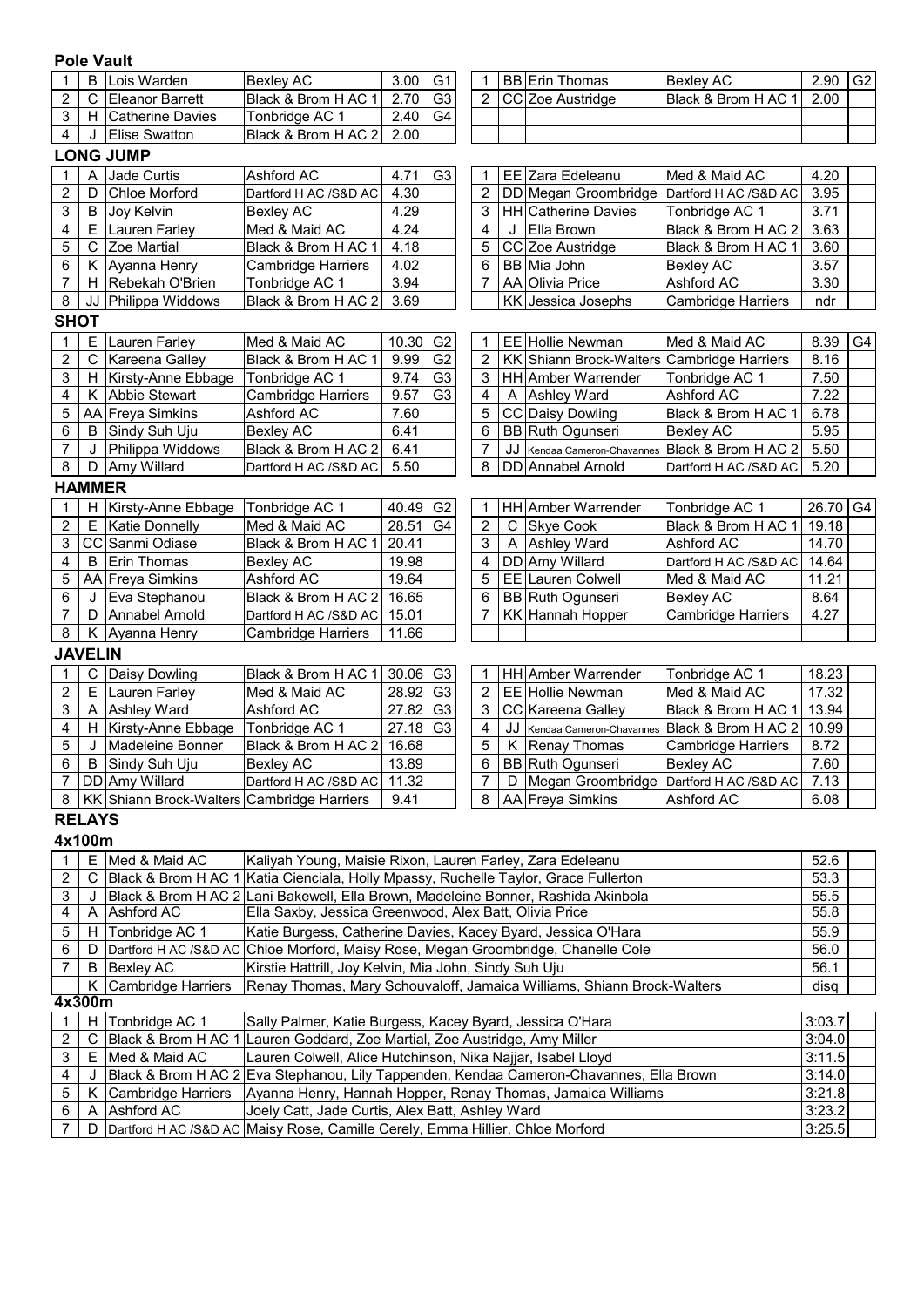|  |  |  |  | NON-SCORING RESULTS 8th May 2016 Norman Park, Bromley |
|--|--|--|--|-------------------------------------------------------|
|--|--|--|--|-------------------------------------------------------|

|                | <b>Athlete</b>                                                      | Club                                                          | Perf             | Grade |
|----------------|---------------------------------------------------------------------|---------------------------------------------------------------|------------------|-------|
|                | U13 Boys                                                            |                                                               |                  |       |
| 100m           |                                                                     | W/S                                                           |                  |       |
| 1              | Dwayne Adeyinka                                                     | <b>Cambridge Harriers</b>                                     | 15.5             |       |
|                | 2 Louis Procter                                                     | Tonbridge AC 1                                                | 15.5             |       |
| 3 <sup>1</sup> | <b>Harry Blake</b>                                                  | Med & Maid AC                                                 | 16.0             |       |
| 200m           |                                                                     | W/S                                                           |                  |       |
| $\mathbf 1$    | <b>Robert Murray</b>                                                | Black & Brom H AC 2                                           | 28.4             |       |
| $\overline{2}$ | <b>Matthew Smith</b>                                                | Black & Brom H AC 1                                           | 31.2             |       |
|                | 3 Dwayne Adeyinka                                                   | <b>Cambridge Harriers</b>                                     | 31.5             |       |
|                | 1500m                                                               |                                                               |                  |       |
| 1              | <b>Finley Webster</b>                                               | Tonbridge AC 1                                                | 5:18.4           |       |
| $\overline{2}$ | <b>Tom Brash</b>                                                    | Black & Brom H AC 2                                           | 5:23.4           |       |
| 3              | <b>Brandon Back</b>                                                 | Black & Brom H AC 1                                           | 5:25.2           |       |
| $\overline{4}$ | James Murphy                                                        | Med & Maid AC                                                 | 5:58.0           |       |
|                | <b>HIGH JUMP</b>                                                    |                                                               |                  |       |
| $\mathbf 1$    | James Murphy                                                        | Med & Maid AC                                                 | nhr              |       |
|                | 2 Cameron Macheath                                                  | <b>Cambridge Harriers</b>                                     | 1.25             |       |
|                | <b>LONG JUMP</b>                                                    |                                                               |                  |       |
| $\mathbf 1$    | <b>Neal Olatato</b>                                                 | <b>Bexley AC</b>                                              | 3.05             |       |
|                | 2 Dwayne Adeyinka                                                   | <b>Cambridge Harriers</b>                                     | 3.21             |       |
| 3 <sup>1</sup> | <b>Zak Austin</b>                                                   | Med & Maid AC                                                 | 3.00             |       |
|                | <b>JAVELIN</b>                                                      |                                                               |                  |       |
| 1              | <b>Christian Hopper</b>                                             | <b>Cambridge Harriers</b>                                     | 14.00            |       |
| 2              | Tom Brash                                                           | Black & Brom H AC 2                                           | 16.51            |       |
| 3              | <b>Alex Leicester</b>                                               | Tonbridge AC 1                                                | ndr              |       |
| 4              | Jack Canon                                                          | Dartford H AC / S&D AC                                        | 12.97            |       |
|                | 4x100m RELAYS                                                       |                                                               |                  |       |
| 1              | Brandon Back, Matthew Smith,<br>Robert Murray, Josh Buddle Smith    | Black & Brom H AC 1                                           | 58.1             |       |
| $\overline{2}$ | Luke Christie, Alex Macheath,<br>Christian Hopper, Fredrik Nordgren | <b>Cambridge Harriers</b>                                     | disq             |       |
|                | U15 Boys                                                            |                                                               |                  |       |
| 100m           |                                                                     | W/S                                                           |                  |       |
| 1              | <b>George Smith</b>                                                 | Tonbridge AC 1                                                | 12.8             |       |
| 2              | <b>James Coward</b>                                                 | <b>Ashford AC</b>                                             | 13.0             |       |
| 3              | Johnel Simpson                                                      | Cambridge Harriers                                            | 13.1             |       |
|                | $\overline{\phantom{a}}$                                            | $D$ $\sim$ $\sim$ $\theta$ $D$ rom $\theta$ $\theta$ $\theta$ | $\overline{101}$ |       |

4 Edwin Roberts Black & Brom H AC 2 13.1<br>5 James Rothery Med & Maid AC 14.4 5 James Rothery Med & Maid AC 14.4<br>6 Jonathan Abbott Black & Brom H AC 1 14.6 Black & Brom H AC 1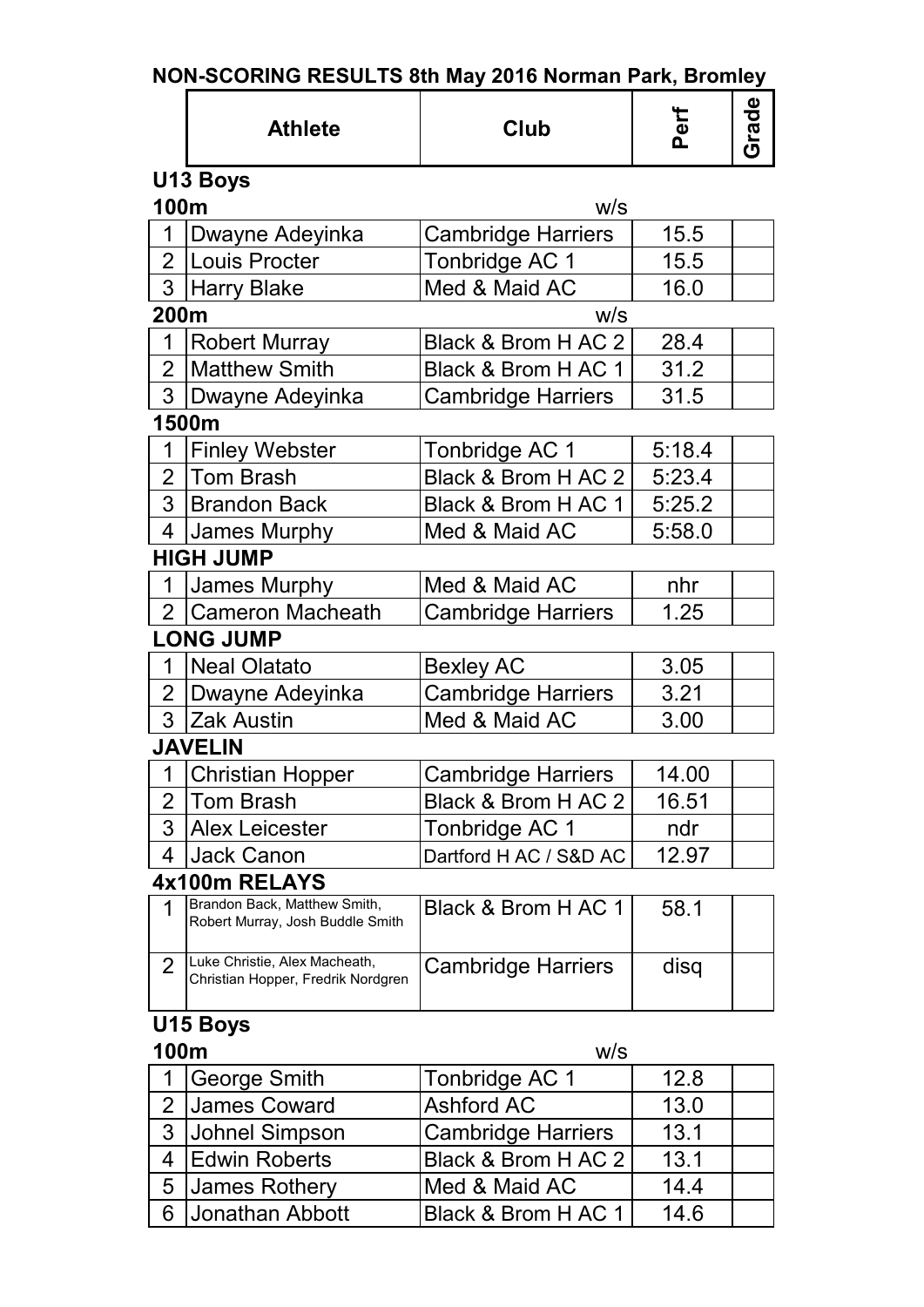**300m**

| 1 Myles Duffus     | Cambridge Harriers        | 44.0 |  |
|--------------------|---------------------------|------|--|
| 2 Reece Perkins    | IMed & Maid AC            | 46.0 |  |
| 3 Josef Hrabe      | IDartford H AC / S&D AC I | 46.2 |  |
| Joseph Mint        | <b>Bexley AC</b>          | 48.1 |  |
| <i><b>AFOO</b></i> |                           |      |  |

### **1500m**

| Samuel Monaco          | <b>Cambridge Harriers</b> | 4:46.0 | G4 |
|------------------------|---------------------------|--------|----|
| 2   Ronnie Stowell     | <b>Bexley AC</b>          | 4:47.6 |    |
| 3 James Crawley        | Tonbridge AC 1            | 4:59.3 |    |
| 4   Ben McNally        | Dartford H AC / S&D AC    | 5:04.8 |    |
| 5   Alexander Donnelly | Med & Maid AC             | 5:06.1 |    |
| <b>80m HIIRDI ES</b>   | wilc                      |        |    |

#### **80m HURDLES** w/s

| <b>Thomas Rigney</b> | Tonbridge AC 1 |  |
|----------------------|----------------|--|
| <b>HIGH JUMP</b>     |                |  |

| 2 IJoshua O'Brien<br>Tonbridge AC 1<br>1.45 |  |
|---------------------------------------------|--|

### **LONG JUMP**

|             | 1 Jonathan Hopper | Cambridge Harriers | ndr |  |  |  |  |
|-------------|-------------------|--------------------|-----|--|--|--|--|
| <b>SHOT</b> |                   |                    |     |  |  |  |  |

| <b>BIAAIIA</b> |                    |       |  |  |
|----------------|--------------------|-------|--|--|
| 2 Eddie Brown  | Cambridge Harriers | 7.36  |  |  |
| Eias Deane     | Tonbridge AC 1     | 7.94. |  |  |

#### **DISCUS**

|  | 1 Benjamin Howe | Dartford H AC / S&D AC | 13.70 |  |
|--|-----------------|------------------------|-------|--|
|--|-----------------|------------------------|-------|--|

## **JAVELIN**

| I Ethan Kitteridge | <b>IBlack &amp; Brom H AC 1</b> | 15.06 |  |
|--------------------|---------------------------------|-------|--|
| 2   Samuel Monaco  | Cambridge Harriers              | 15.84 |  |
| ∣ 3  Arjun Ghosh   | Tonbridge AC 1                  | 23.52 |  |

## **U13 Girls**

| 75m |                  | W/S                 |      |  |  |
|-----|------------------|---------------------|------|--|--|
|     | 1 Emily Bowart   | Tonbridge AC 1      | 11.0 |  |  |
|     | 2 Kelechi Ambros | Bexley AC           | 11 2 |  |  |
|     | 3 Rose Meers     | Black & Brom H AC 2 | 12.9 |  |  |

### **150m**

| 1 Eliz O'Donnell  | Tonbridge AC 1      | 22.6 |  |
|-------------------|---------------------|------|--|
| 2 Amarisa Sibly   | Black & Brom H AC 1 | 23.1 |  |
| 3 Candice Littell | <b>Bexley AC</b>    | 23.7 |  |
| 4 Mayaan Radus    | Black & Brom H AC 2 | 26.2 |  |
| 5 Ciara Harrop    | Med & Maid AC       | 29.4 |  |

## **1200m**

| 1   Daniella Harper | <b>IBlack &amp; Brom H AC 1</b> | 4:15.5 |  |
|---------------------|---------------------------------|--------|--|
| 2   Martha Jones    | Tonbridge AC 1                  | 4:42.4 |  |
| 3 Annabel Young     | IMed & Maid AC                  | 4:44.5 |  |
| 4 Hannah Clark      | Black & Brom H AC 2             | 4:57.3 |  |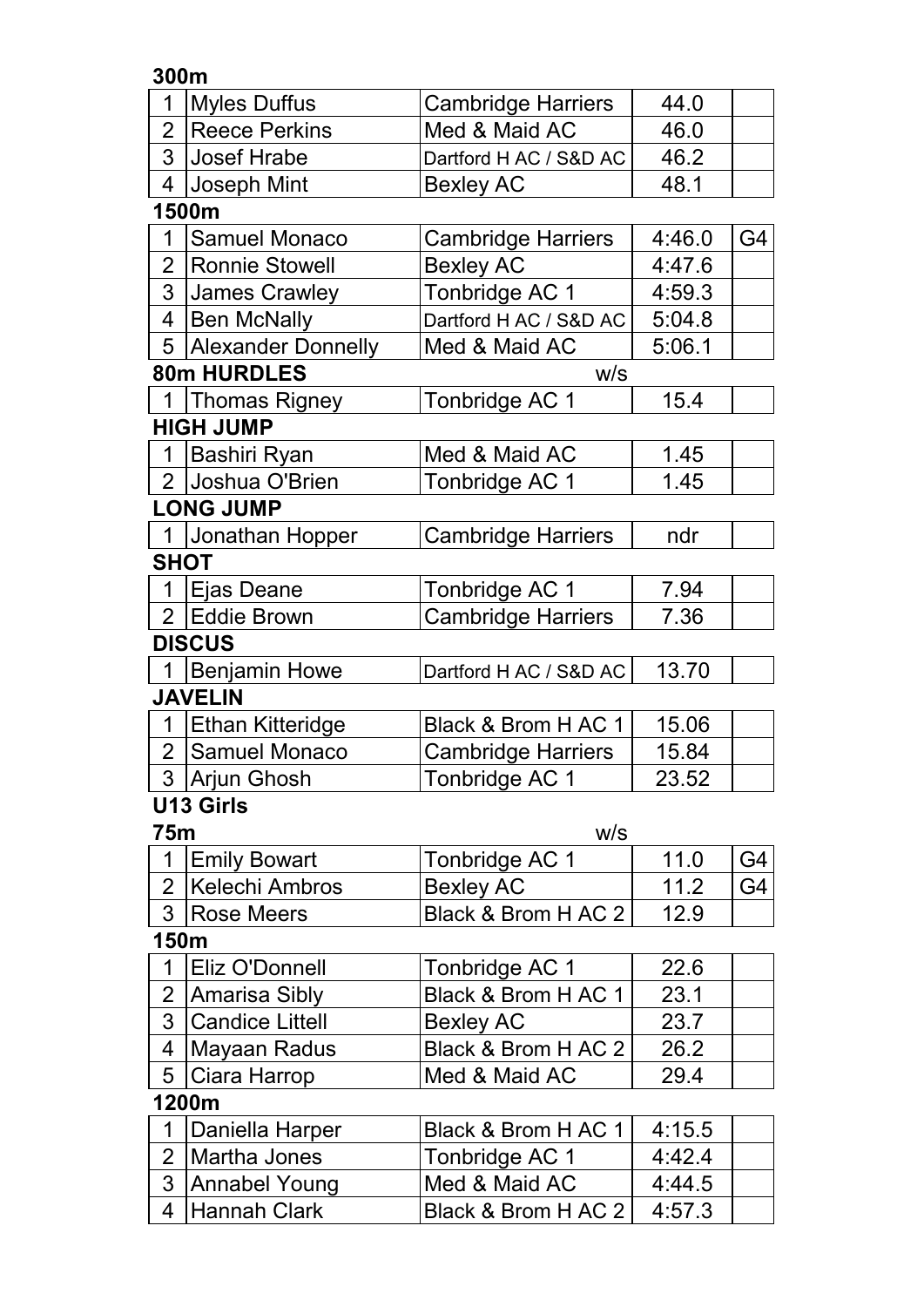**LONG JUMP**

| 1              | Lucinda White                                                    | Tonbridge AC 1            | 3.72   |    |
|----------------|------------------------------------------------------------------|---------------------------|--------|----|
| $\overline{2}$ | Alexandra Sewell                                                 | Black & Brom H AC 2       | 2.52   |    |
| 3              | <b>Tegan Salter</b>                                              | Med & Maid AC             | 3.28   |    |
| <b>SHOT</b>    |                                                                  |                           |        |    |
| 1              | Amalie Abdali                                                    | Tonbridge AC 1            | 6.16   |    |
| $\overline{2}$ | Mia Cox                                                          | Med & Maid AC             | 5.17   |    |
|                | <b>DISCUS</b>                                                    |                           |        |    |
|                | <b>Caoimhe Mallon</b>                                            | Med & Maid AC             | 10.82  |    |
|                | <b>HAMMER</b>                                                    |                           |        |    |
|                | <b>Katie Rothery</b>                                             | Med & Maid AC             | 11.47  |    |
|                | 4x100m RELAYS                                                    |                           |        |    |
| $\mathbf 1$    | Amarisa Sibly, Ellie Lucy Dolby,<br>Kelsey Pullin, Daiz'a Foster | Black & Brom H AC 1       | disq   |    |
| $\overline{2}$ | Rose Meers, Sofia Elliott,<br>Alexandra Sewell, Kasey Walters    | Black & Brom H AC 2       | disq   |    |
|                | <b>U15 Girls</b>                                                 |                           |        |    |
| 100m           |                                                                  | W/S                       |        |    |
| 1              | Amaka Ogbue                                                      | Med & Maid AC             | 14.5   |    |
| 2 <sup>1</sup> | Jessica Josephs                                                  | <b>Cambridge Harriers</b> | 14.6   |    |
| 300m           |                                                                  |                           |        |    |
| 1              | <b>Holly Mpassy</b>                                              | Black & Brom H AC 1       | 45.4   | G4 |
| $\overline{2}$ | Kendaa Cameron-Chavannes   Black & Brom H AC 2                   |                           | 48.0   |    |
| 3              | Amaka Ogbue                                                      | Med & Maid AC             | 48.9   |    |
| 4              | <b>Macy Taylor</b>                                               | <b>Bexley AC</b>          | 50.4   |    |
|                | 1500m                                                            |                           |        |    |
|                | 1 Emma Hillier                                                   | Dartford H AC / S&D AC    | 5:25.4 |    |
| $\overline{2}$ | <b>Emily Davis</b>                                               | Black & Brom H AC 2       | 5:49.7 |    |
|                | <b>75m HURDLES</b>                                               | W/S                       |        |    |
| $\mathbf 1$    | Isabelle Bridge                                                  | Black & Brom H AC 1       | 14.7   |    |
|                | <b>LONG JUMP</b>                                                 |                           |        |    |
| 1              | <b>Annabel Arnold</b>                                            | Dartford H AC / S&D AC    | 2.94   |    |
| $\overline{2}$ | <b>Kacey Byard</b>                                               | Tonbridge AC 1            | 3.78   |    |
| 3              | <b>Rahmat Ottun</b>                                              | Black & Brom H AC 2       | 3.62   |    |
| 4              | Hollie Newman                                                    | Med & Maid AC             | 3.65   |    |
| <b>SHOT</b>    |                                                                  |                           |        |    |
| 1              | <b>Skye Cook</b>                                                 | Black & Brom H AC 1       | 6.23   |    |
| $\overline{2}$ | Sanmi Odiase                                                     | Black & Brom H AC 2       | 6.47   |    |
| 3              | <b>Lauren Colwell</b>                                            | Med & Maid AC             | 6.64   |    |
|                | <b>JAVELIN</b>                                                   |                           |        |    |
| 1              | <b>Skye Cook</b>                                                 | Black & Brom H AC 1       | 10.57  |    |
| $\overline{2}$ | Zara Edeleanu                                                    | Med & Maid AC             | 12.06  |    |